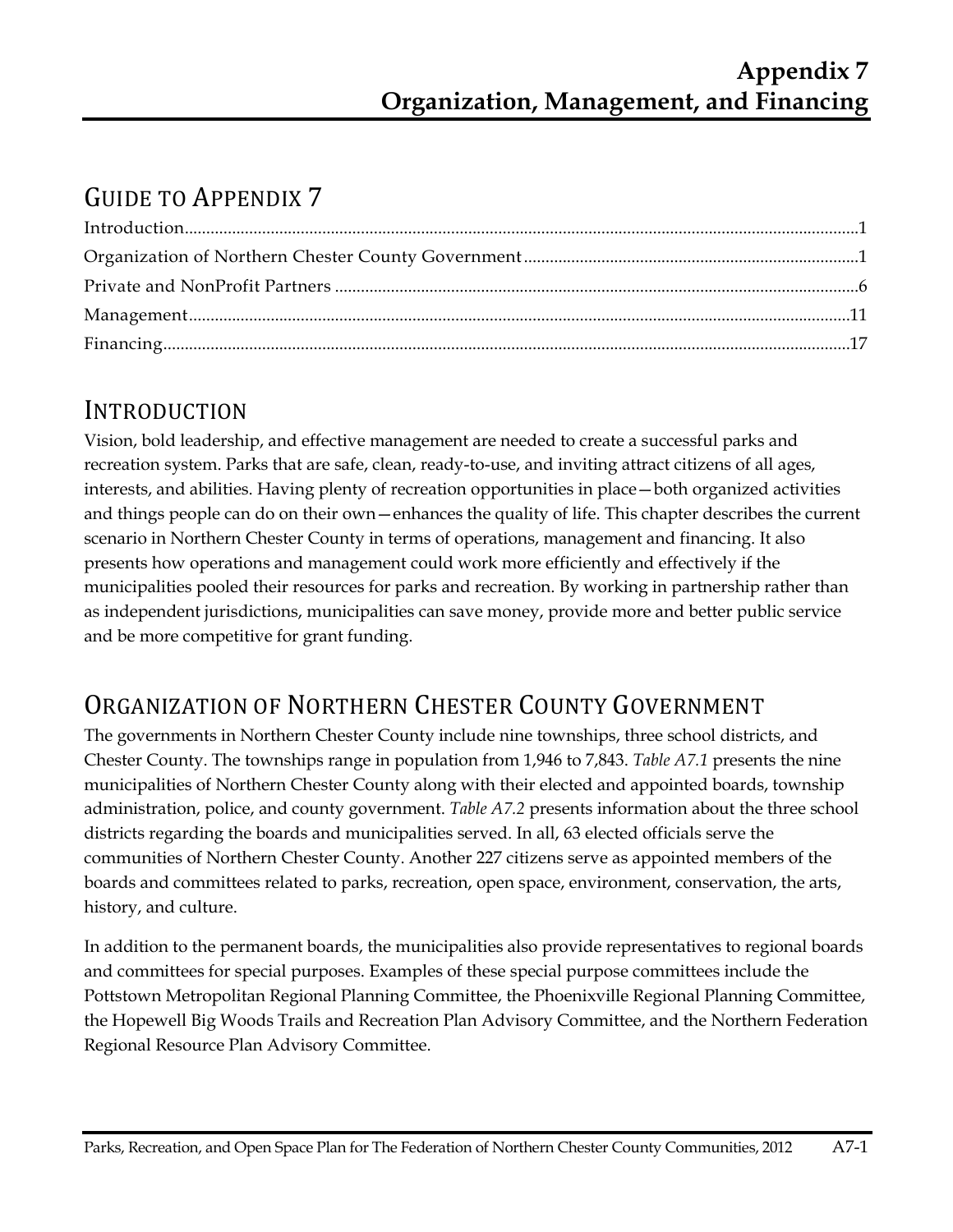| Table A7.1: Northern Chester County Municipalities, Governance, Administration, and Boards and |  |
|------------------------------------------------------------------------------------------------|--|
| <b>Committees Related to Parks, Recreation, and Open Space</b>                                 |  |

| Municipality        | Elected<br><b>Officials</b> | Municipal<br>Manager | Police<br>Dept.      | <b>Parks and Recreation</b><br><b>Board</b>                             | <b>Related Boards or</b><br>Committees                  |  |
|---------------------|-----------------------------|----------------------|----------------------|-------------------------------------------------------------------------|---------------------------------------------------------|--|
| East                | 5                           | Yes                  | Yes                  |                                                                         | Parks, Recreation & Conservation Board                  |  |
| Coventry            |                             |                      |                      |                                                                         | (7 members + alternate)                                 |  |
|                     |                             |                      |                      |                                                                         | Historical Commission (7 members)                       |  |
| East                | 3                           | No                   | No                   | No                                                                      | <b>Environmental Advisory</b>                           |  |
| Nantmeal            |                             |                      |                      |                                                                         | Council (EAC) (7 members)                               |  |
|                     |                             |                      |                      |                                                                         | <b>Historical Commission</b>                            |  |
| East Pikeland       |                             |                      |                      | Parks & Recreation Board                                                | (7 members)                                             |  |
|                     | 3                           | Yes                  | Yes                  | (7 members)                                                             | Open Space Committee<br>(9 members)                     |  |
|                     |                             |                      |                      |                                                                         | <b>Historical Commission</b>                            |  |
|                     |                             |                      |                      |                                                                         | $(9$ members + building                                 |  |
|                     |                             |                      |                      |                                                                         | inspector)                                              |  |
| <b>East Vincent</b> | 3                           | Yes                  | Yes                  | Parks & Recreation Board                                                | EAC (4 members)                                         |  |
|                     |                             |                      |                      | (7 members)                                                             | <b>Historical Commission</b>                            |  |
|                     |                             |                      |                      |                                                                         | (8 members)                                             |  |
| North               | 5                           | Yes                  | Yes                  | Parks & Recreation Board                                                | Open Space Review Board                                 |  |
| Coventry            |                             |                      |                      | (8 members)                                                             | (7 members)                                             |  |
|                     |                             |                      |                      |                                                                         | EAC (5 members)                                         |  |
|                     |                             |                      |                      |                                                                         | <b>Historical Commission</b>                            |  |
|                     |                             |                      |                      |                                                                         | (9 members)                                             |  |
| South               | 3                           | No                   | No                   | Open Space, Recreation, and Environmental Oversight                     |                                                         |  |
| Coventry            |                             |                      |                      | (OREO) Board (7 members)                                                |                                                         |  |
| Warwick             | 3                           | Admin-               | No                   | Historical Commission (8 members)<br>No<br><b>Historical Commission</b> |                                                         |  |
|                     |                             | istrator             |                      |                                                                         | (5 members)                                             |  |
| West                | 5                           | Yes                  | $\operatorname{Yes}$ | Parks and Recreation                                                    | Open Space Advisory                                     |  |
| Pikeland            |                             |                      |                      | Board                                                                   | Committee (9 members)                                   |  |
|                     |                             |                      |                      | (7 members + Alternate)                                                 | West Pikeland Land Trust                                |  |
|                     |                             |                      |                      | Member of Downingtown                                                   | (11 members)                                            |  |
|                     |                             |                      |                      | Area Recreation                                                         | EAC (5 members)                                         |  |
|                     |                             |                      |                      | Consortium (DARC)                                                       | <b>Historical Commission</b>                            |  |
|                     |                             |                      |                      | (10 members)                                                            | (7 members)                                             |  |
|                     |                             |                      |                      | Arts & Culture Committee                                                |                                                         |  |
|                     |                             |                      |                      | (5 members)                                                             |                                                         |  |
| West Vincent        | 3                           | Yes                  | Yes                  | Parks and Recreation                                                    | Open Space Advisory                                     |  |
|                     |                             |                      |                      | Commission<br>(7 members + supervisor                                   | Committee (7 members)<br><b>West Vincent Land Trust</b> |  |
|                     |                             |                      |                      | liaison)                                                                | (9 members)                                             |  |
|                     |                             |                      |                      |                                                                         | EAC (9 members)                                         |  |
|                     |                             |                      |                      |                                                                         | <b>Sustainability Committee</b>                         |  |
|                     |                             |                      |                      |                                                                         | (9 members)                                             |  |
| Chester             | 3                           | Open Space           |                      | Parks & Recreation Board                                                | Open Space Advisory                                     |  |
| County              |                             | Department and a     |                      | Committee<br>(9 members)                                                |                                                         |  |
|                     |                             | Parks & Recreation   | (10 members)         |                                                                         |                                                         |  |
|                     |                             | Department with      |                      |                                                                         |                                                         |  |

Parks, Recreation, and Open Space Plan for The Federation of Northern Chester County Communities, 2012 A7-2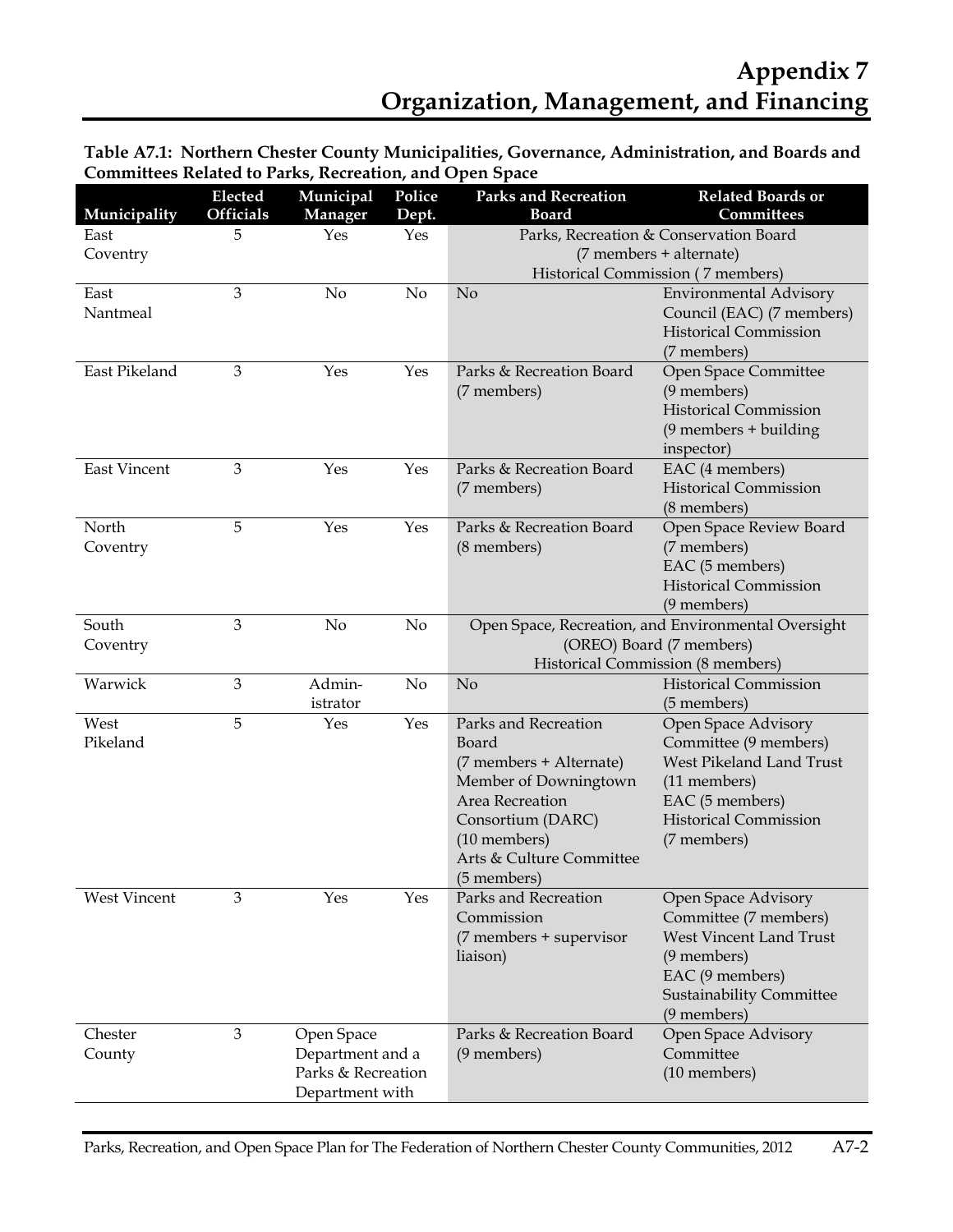| County Park                                                  |                |                                                               |
|--------------------------------------------------------------|----------------|---------------------------------------------------------------|
| Rangers.                                                     |                |                                                               |
| Table A7.2: School Districts Serving Northern Chester County |                |                                                               |
| <b>School District</b>                                       |                | School Board Municipalities Served in Northern Chester County |
|                                                              | <b>Members</b> |                                                               |
| Owen J. Roberts School District                              | 9              | East Coventry Township<br>٠                                   |
|                                                              |                | East Nantmeal Township                                        |
|                                                              |                | East Vincent Township                                         |
|                                                              |                | North Coventry Township                                       |
|                                                              |                | South Coventry Township                                       |
|                                                              |                | Warwick Township                                              |
|                                                              |                | <b>West Vincent Township</b>                                  |
| Phoenixville Area School District,                           | 9              | East Pikeland Township<br>٠                                   |
| based in Montgomery County                                   |                |                                                               |
| Downingtown Area School District                             | 9              | West Pikeland Township<br>٠                                   |

## FEDERATION OF NORTHERN CHESTER COUNTY COMMUNITIES

With nearly 300 elected and appointed officials working toward the planning and implementation of projects in their individual jurisdictions, the Federation of Northern Chester County is a potential nucleus of collaboration. Known as the Northern Federation, it has been leading the way in regional planning, conservation, and partnerships since 1974. The Northern Federation is the oldest and largest active regional planning organization in Chester County. Originally formed as a joint venture of five municipalities to protect the French Creek corridor, the Northern Federation now includes 10 municipalities—9 of which participated in the development of this Parks, Recreation, and Open Space Plan—and a host of public and private organizations. Since its establishment, the Northern Federation has been geared toward planning and developing regulations for resource conservation. Although in Pennsylvania municipalities have traditionally operated independently, the Northern Federation has advocated that the municipalities and their partners work together, transcending municipal boundaries toward a common vision of a region united by natural and cultural resources and rural scenic beauty.

The Northern Federation operates informally through consensus of its municipal partners. Although formal paperwork was in place at the time of the establishment of the Northern Federation, the intergovernmental agreement has become informal over the years. The municipal partners contribute about \$2,500 annually to support the Northern Federation's efforts to secure support for projects that advance the region's goals. Each municipality appoints one member to the Northern Federation annually, and these members elect the Federation's annual leadership.

With its long and successful history, the Northern Federation has earned the recognition and support of the citizenry to the degree that many citizens view their place of residence as Northern Chester County rather than as any one municipality. Municipalities working together have become the norm here with the encouragement and example of the Northern Federation. This was borne out in the public opinion survey in which 51 percent of all respondents would prefer to get information about parks and recreation from one Web site for all townships, rather than from single townships or the school district.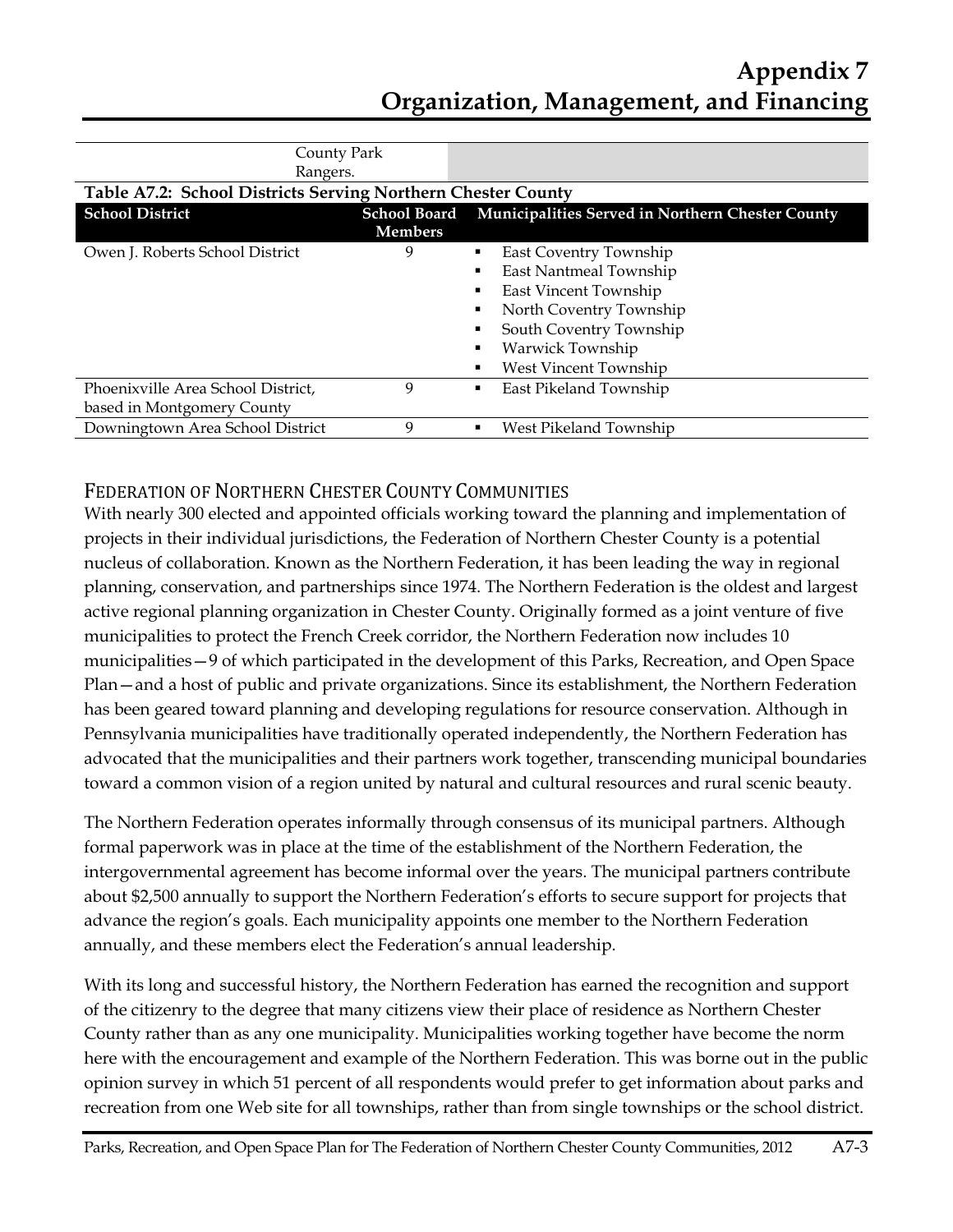## OTHER GOVERNMENTAL PARTNERS

#### *FEDERAL GOVERNMENT*

**Hopewell Furnace National Historic Site** (www.nps.gov/hofu/historyculture/index.htm) offers programs, tours, events, camps, programs, educational activities, and public facilities for walking, hiking, and nature and cultural exploration. About 53,000 people visit the site annually. The Hopewell Furnace's role in the historical, cultural, and recreation system of Northern Chester County could be explored.

While the **Valley Forge National Historical Park** (www.nps.gov/vafo) is not within the Northern Chester County boundaries, it does abut the area and serves as a major destination for the citizens of the region who like to walk, hike, bicycle, picnic, and enjoy the scenery there. As reported in the survey, it is among the most heavily-used parks by Northern Chester County residents. The role of Valley Forge in the American Revolution is well known. The Northern Chester County landscape and its cultural resources play a lesser-known but also vital part in the story of the Revolution. Working with the National Military Park in telling and promoting this story throughout the region could be considered. Some 2.2 million people visit the park each year.

#### *COMMONWEALTH OF PENNSYLVANIA*

**French Creek State Park** (www.dcnr.state.pa.us/stateparks/parks/frenchcreek.aspx) is heavily used by the residents of Northern Chester County. About 271,400 people visit the park annually. The park is very important to the Philadelphia area in generating about \$1,842,300 annually in economic impact. Although Pennsylvania state parks have experienced cutbacks in operations, the Commonwealth is still encouraging state parks to form partnerships in order to serve citizens while conserving resources. Beyond its use as a recreation resource, the park could potentially be a partner for Northern Chester County in environmental education, resource management, and other related areas. As the North American capital for orienteering, French Creek State Park could potentially assist Northern Chester County in generating interest in this activity as a way of motivating people of all ages to spend more time outdoors.

The 1,727-acre **Marsh Creek State Park** (www.dcnr.state.pa.us/stateParks/parks/marshcreek.aspx) provides recreation opportunities that serve the people of Northern Chester County. They are frequent visitors to Marsh Creek. The partnership potential would be similar to that of French Creek State Park. The 2010 Citizen Survey found that people who use one state park tend to use many state, national, regional, and county parks.

The **Pennsylvania Fish and Boat Commission** (www.fish.state.pa.us) is an important state organization for municipalities. Commission services that lend themselves to partnerships in Northern Chester County include stream stocking, fishing and boating programs, and grant funding.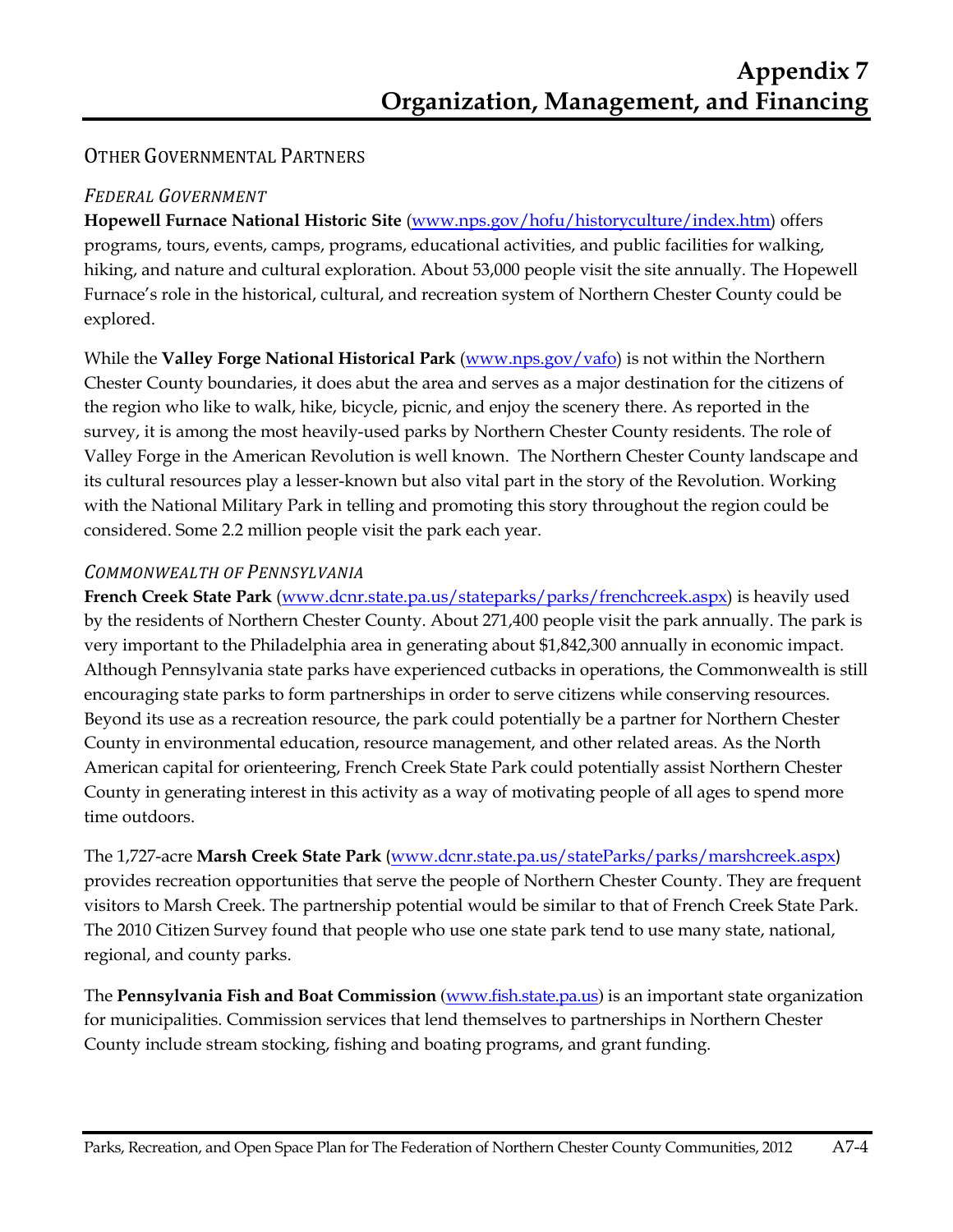The **Pennsylvania Game Commission** (www.pgc.state.pa.us) specializes in wildlife management and conservation. With some state game lands in the area, the Game Commission can potentially be a partner in educational programs and in programs on wildlife management.

The **Schuylkill River Heritage Greenway Association** (www.schuylkillriver.org) manages the Schuylkill River National and State Heritage Area. The Association is a strong supporter, facilitator, planner, advocate, and implementer of trails, greenways, activities, and events in Northern Chester County and other areas surrounding the river. Northern Chester County communities work closely with the Greenway Association. Subjects for potential partnerships already include or could include the following:

- Expanded Schuylkill Land and River Trail System.
- Increased riverfront access.
- Environmental education along the river for children, adults, and families.
- Public recreation facilities on the riverfront.
- Riverfront recreation events, perhaps signature events.
- Greenway protection.
- Reforestation.
- Heritage preservation and interpretation.
- Revitalization of riverfront communities.

## *COUNTY AND REGIONAL GOVERNMENTAL ORGANIZATIONS*

**Chester County Parks and Recreation (CCPR)**(www.chesco.org/ccparks) manages Warwick County Park, the only county park in Northern Chester County. As such, CCPR provides valuable expertise in assisting Northern Chester County communities in managing natural areas, establishing benchmarks, providing examples of policies and procedures, refining workload cost tracking methods, planning, developing and managing nature-based parks, and programming. The Department also manages the Historic Preservation and Heritage Education Services division. Both the Parks and Recreation Director and the Historic Preservation Coordinator participated in this planning effort. The programs that lend themselves to partnerships with the Northern Federation include historic trail planning, historic and cultural resource preservation, heritage tourism, and town tours, among others.

The **Owen J. Roberts School District** (OJR SD) (www.ojrsd.com) provides public education for East Coventry, East Nantmeal, East Vincent, North Coventry, South Coventry, Warwick, and West Vincent townships. The school district is progressive in addressing health and wellness as part of its core function. The district has established a Wellness Coordinator position supported in part through a grant from the Pottstown Health and Wellness Foundation to stimulate physical activity to promote wellness. The school district is engaged in a strategic planning process for the improvement of school facilities over the next 10 to 20 years. As part of the strategic planning process, the school district is exploring facilities that are used for recreation and how they can be enhanced and expanded in the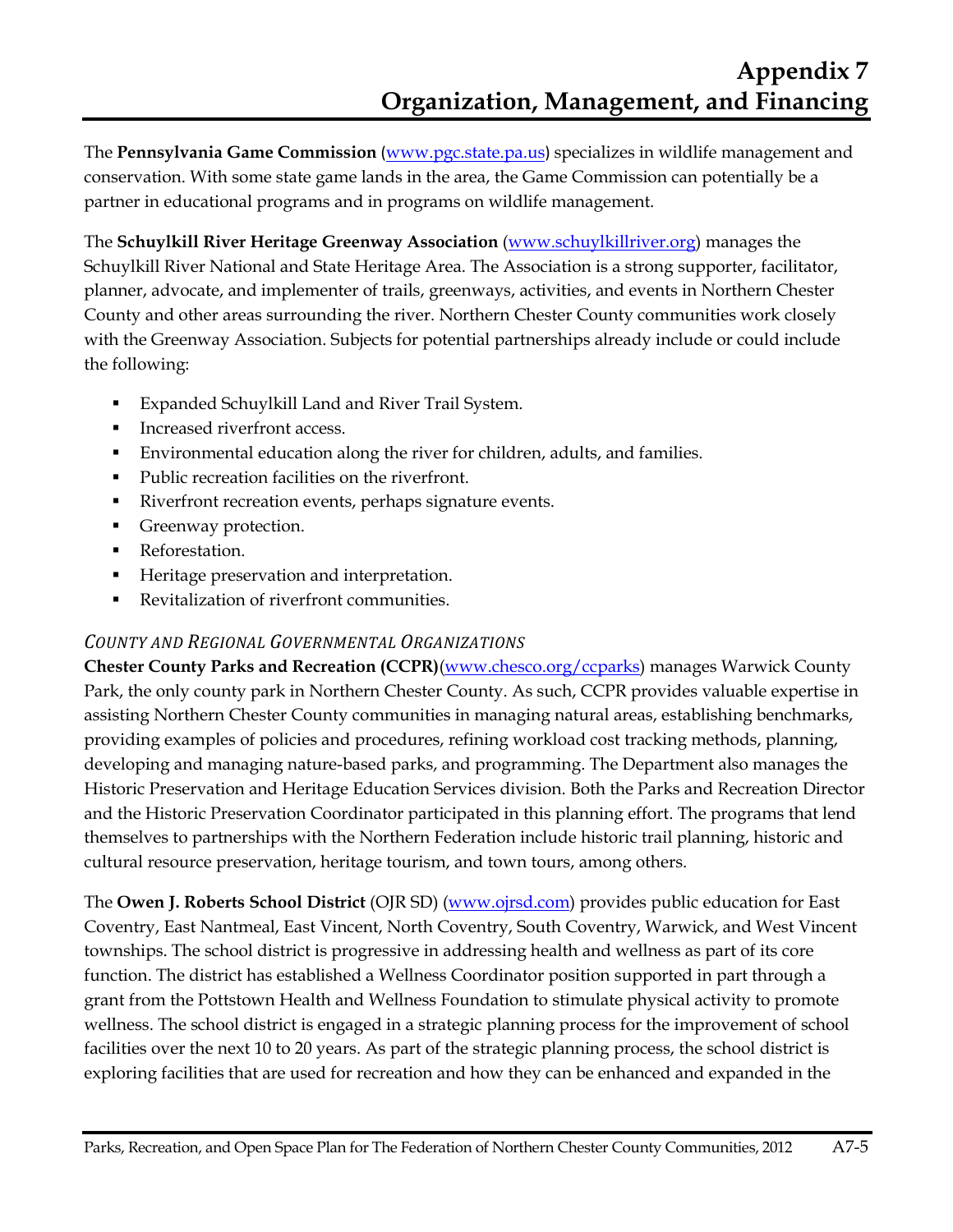future to serve a broad base of citizens in leading active, engaged lifestyles. Topics for partnerships include the following:

- Active healthy lifestyle advocacy, programs, services, and promotion for broad base of citizens within the district.
- Information sharing and promotion.
- Facility planning, development, and operation.
- **Sharing of expertise in field operations.**
- Potential sharing of equipment.
- Joint purchasing.
- School parks.
- Customer data base for enhanced public service and information dissemination.

East Pikeland Township is served by the **Phoenixville Area School District** (www.pasd.com). The district will be renovating East Pikeland Elementary School on Hares Hill Road and has presented the plans to the township. Given their orientation to the school district, township residents tend to participate in programs and services provided by the Phoenixville Recreation Department.

West Pikeland Township is a member of the **Downingtown Area Recreation Consortium** (DARC) (www.darcinfo.com), a consortium of municipalities and the **Downingtown Area School District** (www.dasd.org) organized to provide public recreation programs and services. About 5,500 people are enrolled in DARC's sports leagues including 500 residents from West Pikeland. This plan supports the continued participation of West Pikeland Township as a member of DARC. As an exemplary municipal school parks and recreation partnership, DARC could serve as a model multi-municipal recreation organization for Northern Chester County.

## PRIVATE AND NON-PROFIT PARTNERS

*Table A7.3* presents private and nonprofit organizations that have a relationship or the potential to have a partnership with the Northern Federation in parks, recreation, and open space protection and related areas, such as health and wellness and environmental conservation. This includes promotion and information sharing.

| Name                                                       | Mission                                                                                                                                                                                                                                                                                      |
|------------------------------------------------------------|----------------------------------------------------------------------------------------------------------------------------------------------------------------------------------------------------------------------------------------------------------------------------------------------|
| <b>Conservation and Heritage</b>                           |                                                                                                                                                                                                                                                                                              |
| Hopewell Big Woods Partnership<br>www.hopewellbigwoods.org | Led by Natural Lands Trust, the Partnership is a group of over 30<br>government agencies, private nonprofits, and municipal entities. The<br>Partnership is seeking to conserve at least 4,000 acres of old growth,<br>15,000 acres of unbroken forest, and the watersheds supported by this |

#### **Table A7.3: Non-Governmental Organizations with Parks, Recreation, and Open Space Interests in Northern Chester County**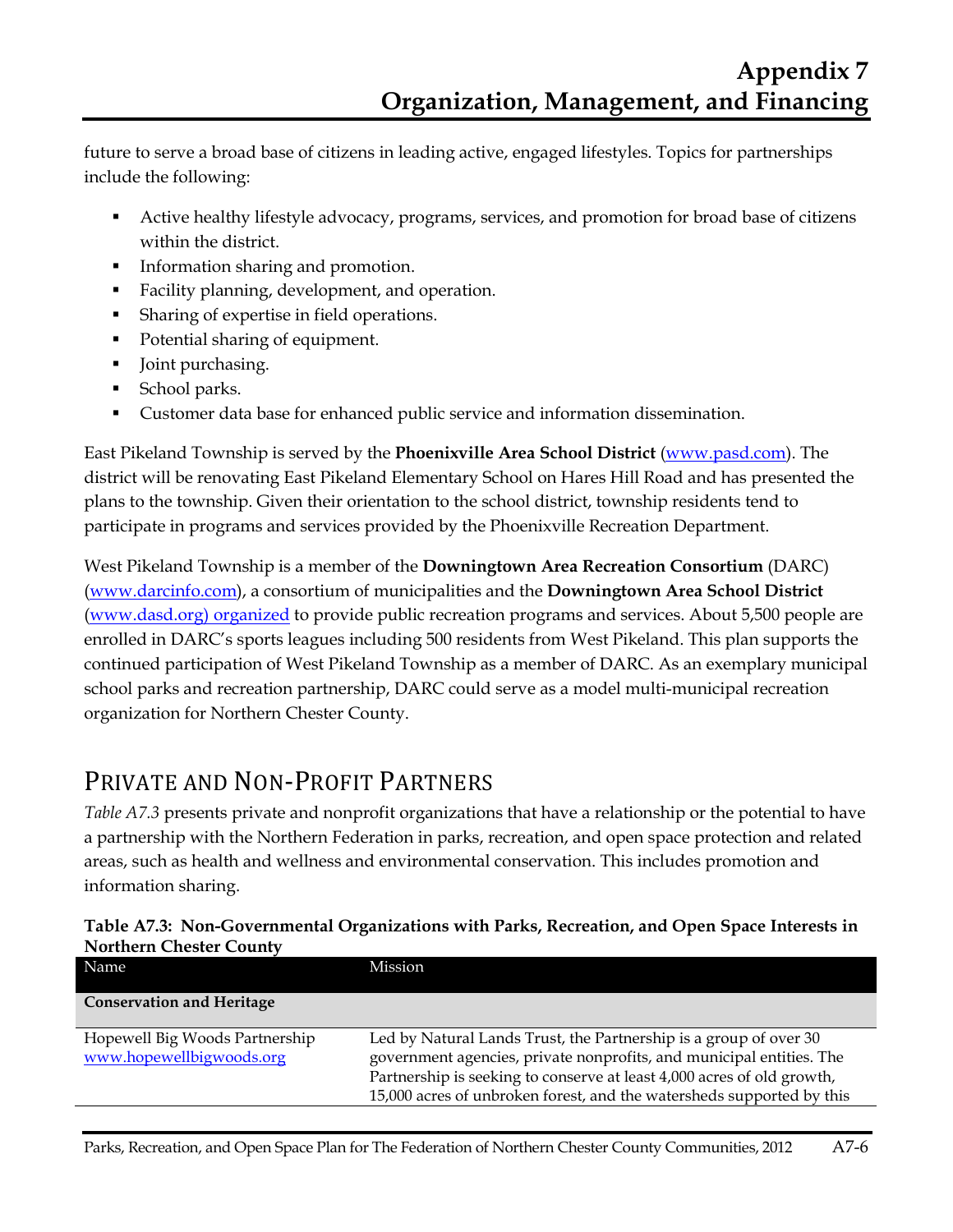| Name                                                | Mission                                                                                                                                            |
|-----------------------------------------------------|----------------------------------------------------------------------------------------------------------------------------------------------------|
|                                                     | forest.                                                                                                                                            |
|                                                     |                                                                                                                                                    |
| French and Pickering Creek                          | To preserve and protect endangered land and natural resources in the                                                                               |
| <b>Conservation Trust</b>                           | Northern Chester County watersheds for future generations.                                                                                         |
| www.frenchandpickering.org                          |                                                                                                                                                    |
| Green Valleys Association                           | To protect and preserve the quality and quantity of water resources in                                                                             |
| www.greenvalleys.org                                | Northern Chester County through advocacy and education.                                                                                            |
|                                                     |                                                                                                                                                    |
| Schuylkill Highlands<br>www.schuylkillhighlands.org | Under the Pennsylvania Department of Conservation and Natural<br>Resources (PA DCNR) and administered by Natural Lands Trust,                      |
|                                                     | Schuylkill Highlands is a place-based strategy for natural resource                                                                                |
|                                                     | stewardship and advocacy in key landscapes across our state where                                                                                  |
|                                                     | there are strong natural assets and local readiness and support for land<br>conservation, locally-driven planning, and community economic          |
|                                                     | revitalization efforts.                                                                                                                            |
|                                                     |                                                                                                                                                    |
| Natural Lands Trust<br>www.natlands.org             | Natural Lands Trust protects the forests, fields, wetlands, and streams<br>that are essential to the sustainability and quality of life in eastern |
|                                                     | Pennsylvania and southern New Jersey.                                                                                                              |
|                                                     |                                                                                                                                                    |
| Green Space Alliance<br>www.greenspacealliance.org  | Dedicated to preserving and connecting open space throughout<br>Southeastern Pennsylvania, the alliance works collaboratively with                 |
|                                                     | members, local governments, and nonprofit organizations, to raise                                                                                  |
|                                                     | awareness of the importance of open space to the region's quality of life                                                                          |
|                                                     | and identity, its economic vitality, and its ecology.                                                                                              |
| Iron and Steel Heritage Task Force                  | Created in 2009 to address the lack of comprehensive planning for the                                                                              |
|                                                     | area's iron and steel sites. Goal is to link the sites on the Iron and Steel                                                                       |
|                                                     | Trail and promote them as a unit.                                                                                                                  |
| <b>Health and Wellness</b>                          |                                                                                                                                                    |
| Pottstown Area Health and Wellness                  | The Pottstown Area Health and Wellness Foundation serves                                                                                           |
| Foundation                                          | communities within a 10-mile radius of Pottstown. The Foundation is a                                                                              |
| www.pottstownfoundation.org                         | nonprofit organization dedicated to assuring increased access to health<br>and wellness education and services. The foundation provides these      |
|                                                     | services directly through its own programs and through other nonprofit                                                                             |
|                                                     | health and wellness providers via a trust of about \$70 million.                                                                                   |
| Phoenixville Community Health<br>Foundation         | The foundation's mission is to improve the health and quality of life of                                                                           |
| www.pchf1.org                                       | people through grants and community involvement within the greater<br>Phoenixville community.                                                      |
|                                                     |                                                                                                                                                    |
| Nature Based Recreation and Environmental Education |                                                                                                                                                    |
| Crow's Nest Preserve                                | 600 acres of protected lands along French Creek managed by the                                                                                     |
| http://www.natlands.org/preserves-                  | Natural Lands Trust. Offers educational and recreation programs.                                                                                   |
| to-visit/list-of-preserves/crows-nest-              |                                                                                                                                                    |
|                                                     |                                                                                                                                                    |

Parks, Recreation, and Open Space Plan for The Federation of Northern Chester County Communities, 2012 A7-7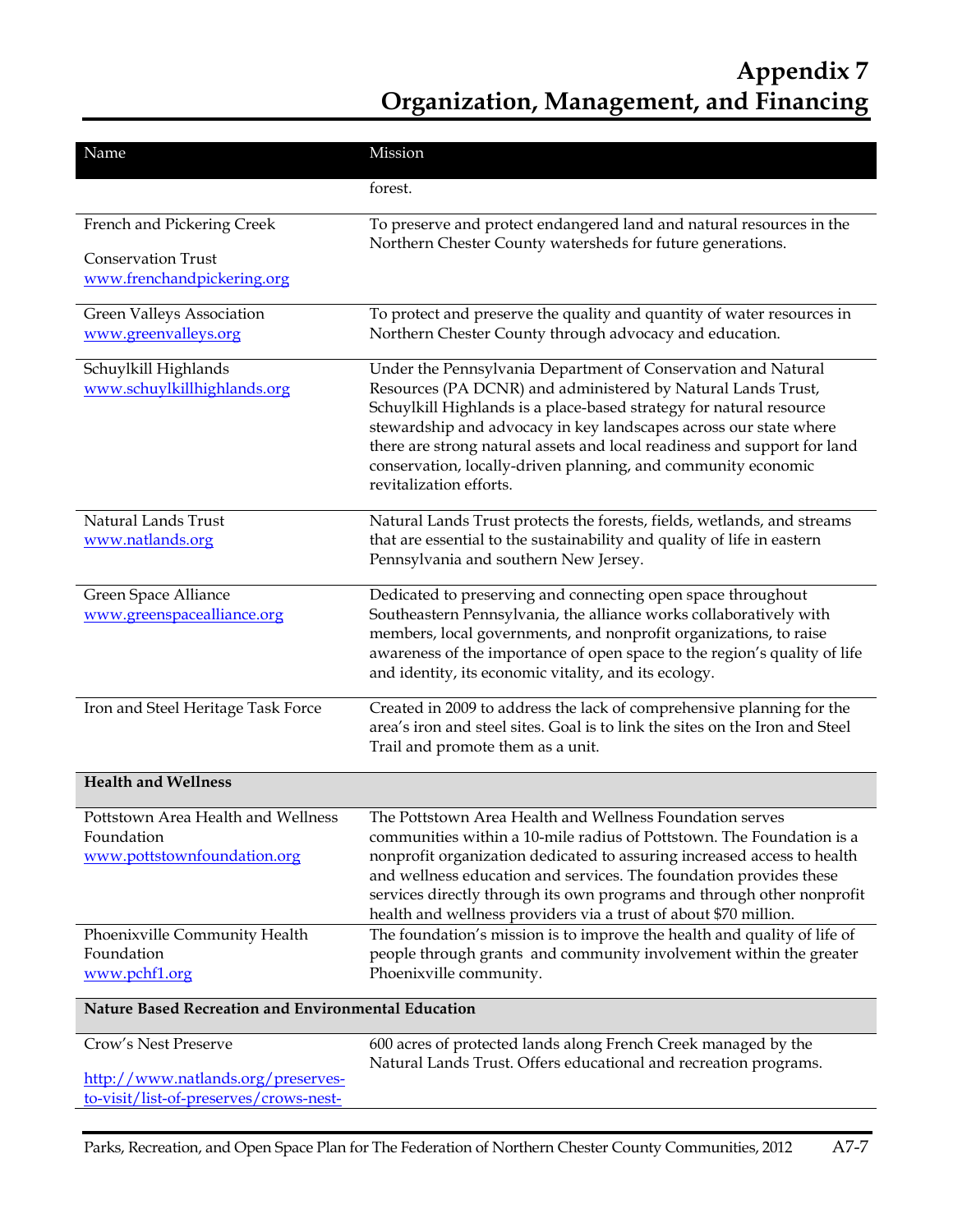| Name                                                                         | Mission                                                                                                                                                                                                                                                                                                                                                                                                                       |
|------------------------------------------------------------------------------|-------------------------------------------------------------------------------------------------------------------------------------------------------------------------------------------------------------------------------------------------------------------------------------------------------------------------------------------------------------------------------------------------------------------------------|
| preserve                                                                     |                                                                                                                                                                                                                                                                                                                                                                                                                               |
| Dame Juliana League Flyfishers<br>www.djlflyfishers.org                      | Works toward the conservation and protection of our aquatic resources<br>and educating those interested in fly fishing and fly tying.                                                                                                                                                                                                                                                                                         |
| <b>French Creek Outfitters</b><br>www.frenchcreekoutfitters.com              | Commercial outfitting company that provides demonstrations and<br>classes on recreation in the great outdoors.                                                                                                                                                                                                                                                                                                                |
| Anselma Mill<br>www.anselmamill.org                                          | The Mill at Anselma Preservation and Educational Trust was formed in<br>1998 to create an innovative historical attraction at the Mill at Anselma<br>to demonstrate through sensory experiences the evolution of technology<br>and the impacts of change in commerce, free enterprise, and<br>transportation on American life over three centuries, for schoolchildren,<br>families, scholars, visitors, and local residents. |
| Historic Yellow Springs and Studio<br>www.yellowsprings.org                  | Historic Yellow Springs is a nonprofit enterprise that preserves and<br>promotes the history and arts of Yellow Springs village. It is home to the<br>Chester Springs Studio, a vibrant arts center that hosts classes,<br>workshops, and exhibitions in the visual arts.                                                                                                                                                     |
| Maki Winery                                                                  | Demonstrations, tastings, programs, and involvement in development<br>of a regional Wine and Cheese Trail.                                                                                                                                                                                                                                                                                                                    |
| <b>Chester County Cheeses</b><br>www.chestercountycheese.org                 | Members dedicate their lives and lands to the art and science of making<br>premier farmstead and artisanal cheeses. Offers events and programs;<br>involved in creating a regional Wine and Cheese Trail.                                                                                                                                                                                                                     |
| <b>Organized Sports</b>                                                      |                                                                                                                                                                                                                                                                                                                                                                                                                               |
| Coventry Little League<br>www.coventryll.org                                 | Baseball and softball for males ages 5-12 and females ages 5-18.                                                                                                                                                                                                                                                                                                                                                              |
| <b>Coventry Soccer Association</b><br>http://ssl.23sports.net/coventrysoccer | Soccer for males and females ages 4-17.                                                                                                                                                                                                                                                                                                                                                                                       |
| Coventry Youth Lacrosse<br>www.coventrylax.com                               | Lacrosse for males ages 7-15 and females ages 8-12.                                                                                                                                                                                                                                                                                                                                                                           |
| Glenmoore Eagle Youth Association<br>www.geyasports.org                      | Baseball and soccer for males and females ages 5-18.                                                                                                                                                                                                                                                                                                                                                                          |
| Kimberton Youth Athletic League<br>www.kimbertonyouth.com                    | Baseball and softball for males and females ages 5-16.                                                                                                                                                                                                                                                                                                                                                                        |
| Lionville Youth Association<br>www.lyasports.org                             | Baseball, softball, lacrosse, field hockey for males and females ages 5-19.                                                                                                                                                                                                                                                                                                                                                   |
| Norchester Red Knights<br>www.norchesterredknights.com                       | Flag and tackle football and cheerleading for males and females ages 6-<br>15.                                                                                                                                                                                                                                                                                                                                                |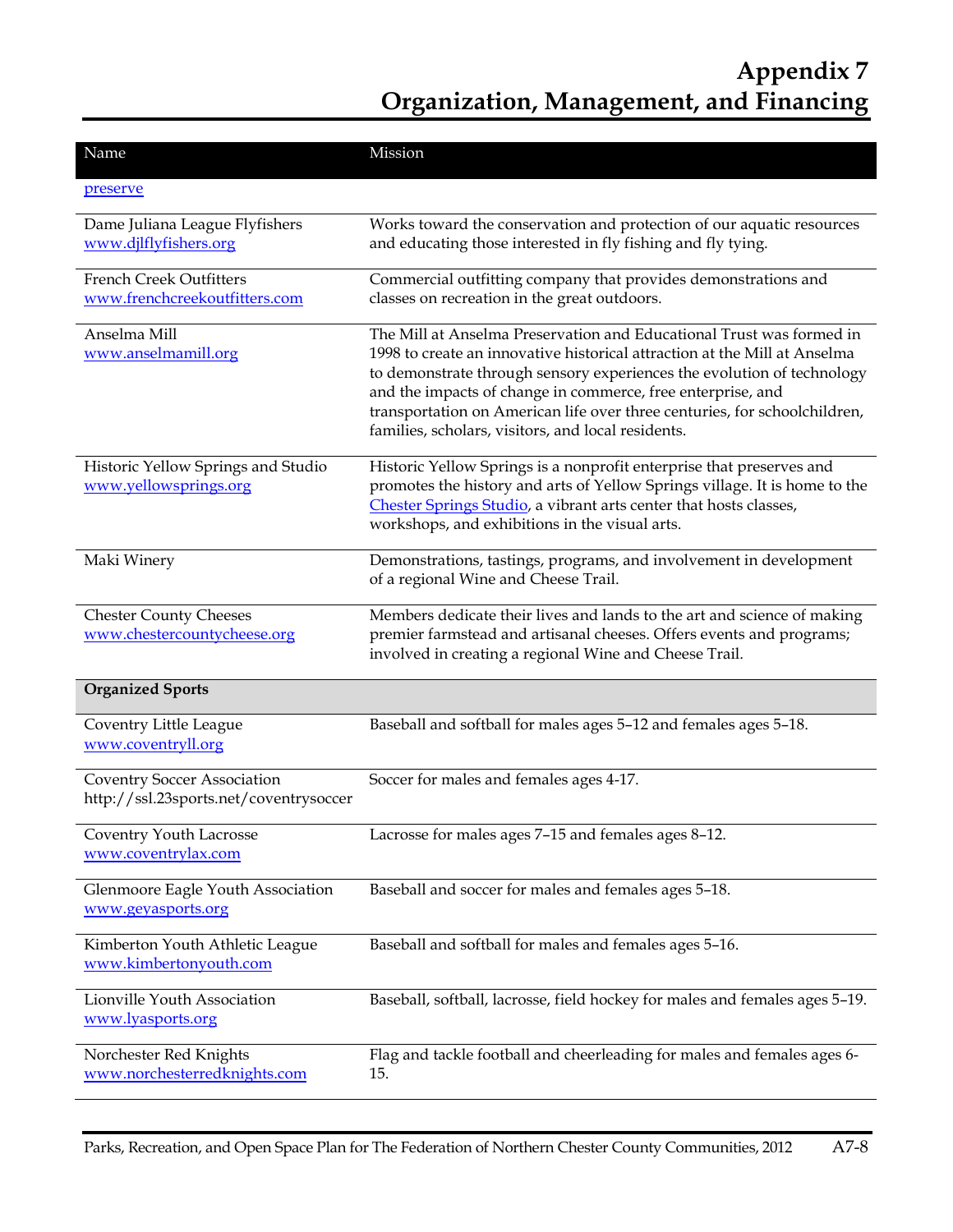| Name                                                                            | Mission                                                                                                                                                                                                                                                               |
|---------------------------------------------------------------------------------|-----------------------------------------------------------------------------------------------------------------------------------------------------------------------------------------------------------------------------------------------------------------------|
| Penn Premiere Lacrosse<br>www.pennpremier.com                                   | Lacrosse for males and females in grades 1 through 12.                                                                                                                                                                                                                |
| Phoenixville Babe Ruth League<br>www.pybrl.com                                  | Baseball for males ages 13-18.                                                                                                                                                                                                                                        |
| Spring Ford Youth Athletic League<br>www.s-fyouth.com                           | Baseball, softball, cheerleading, basketball, and wrestling for males and<br>females ages 4-18, with most being 6-12.                                                                                                                                                 |
| Vincent United Futbol Club<br>www.vincentunited.com                             | Competitive soccer program for females U10-U18.                                                                                                                                                                                                                       |
| WC Field Hockey Club<br>www.wcfieldhockey.com                                   | Total player development in field hockey for females ages 8-18.                                                                                                                                                                                                       |
| Equestrian                                                                      |                                                                                                                                                                                                                                                                       |
| Ludwig's Corner Riding and Driving<br>Club<br>www.ludwigsriding.org             | Club for riding and driving, including English and Western-style<br>pleasure riding and carriage driving for all ages and skill levels.                                                                                                                               |
| Bellewood Hunt Club<br>610-495-6587                                             | Fox hunting.                                                                                                                                                                                                                                                          |
| Warwick Village Hounds<br>610-286-7337                                          | Fox hunting.                                                                                                                                                                                                                                                          |
| Kimberton Hunt Club<br>610-469-0227                                             | Fox hunting.                                                                                                                                                                                                                                                          |
| <b>Trails and Greenways</b>                                                     |                                                                                                                                                                                                                                                                       |
| Horseshoe Trail Conservancy<br>www.hstrail.org                                  | Established in 1935 as the Horseshoe Trail Club, this is a nonprofit<br>volunteer organization working toward protecting and conserving the<br>natural and cultural aspects of the trail.                                                                             |
| <b>Equestrian Groups</b><br>See above.                                          | Equestrian groups identified above are strong advocates of trails and<br>perform outreach to create the network of informal trails throughout the<br>area.                                                                                                            |
| <b>Bicycle Coalition of Greater</b><br>Philadelphia<br>www.bicyclecoalition.org | Recognized as the top bicycle advocacy coalition in the nation, the Bike<br>Coalition was instrumental in obtaining an \$18 million TIGER grant in<br>2010. The organization should be considered as a major partner in<br>bicycle trails in Northern Chester County. |
| Bicycle Club of Philadelphia<br>http://phillybikeclub.org/newbcp                | The Bicycle Club of Philadelphia is a recreational biking group which<br>offers a wide variety of rides throughout the Greater Delaware Valley<br>for cyclists of all abilities and interests.                                                                        |

**Tourism and Information Dissemination**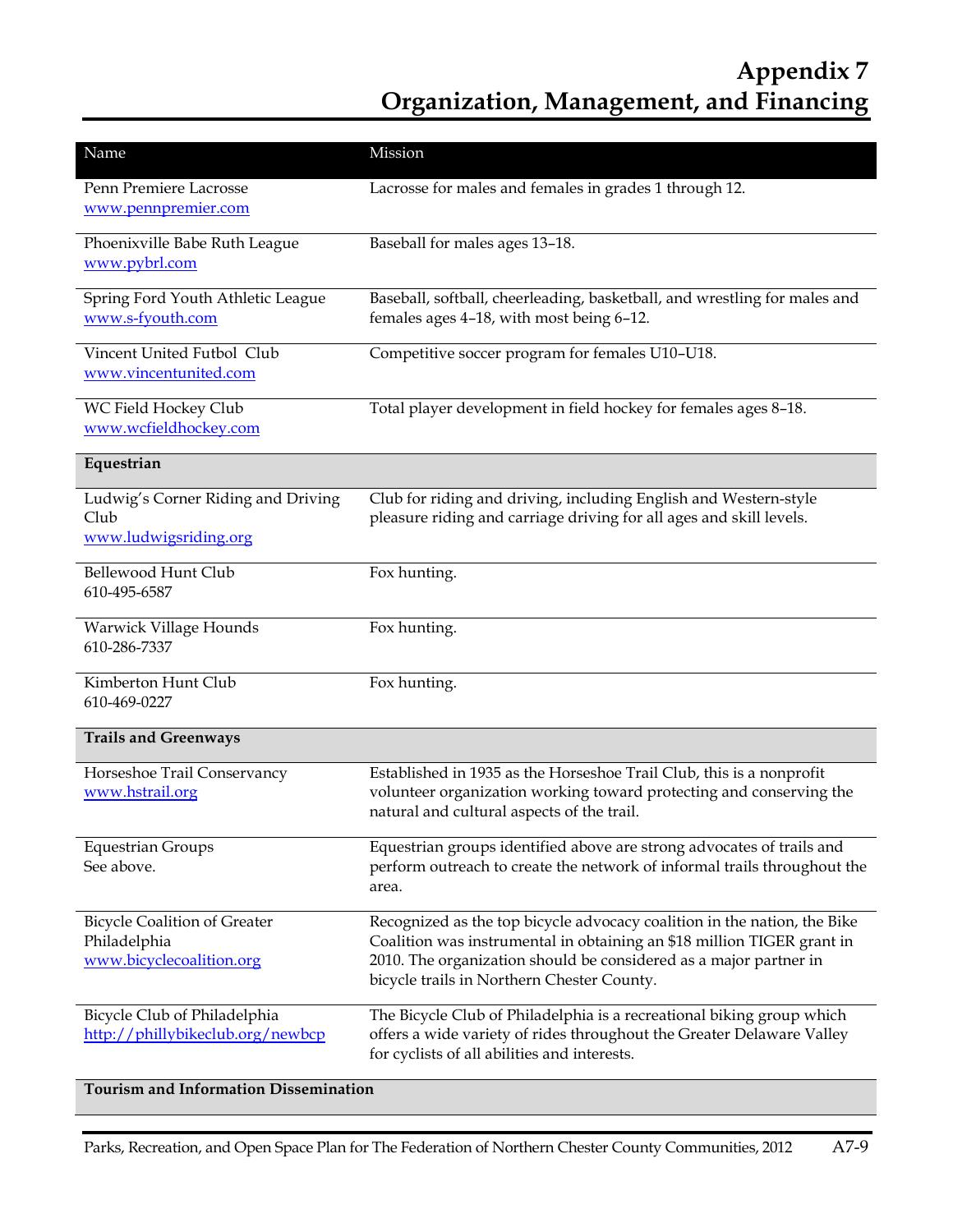| Name                                                                   | <b>Mission</b>                                                                                                                                                                                                                                                                                                                                   |
|------------------------------------------------------------------------|--------------------------------------------------------------------------------------------------------------------------------------------------------------------------------------------------------------------------------------------------------------------------------------------------------------------------------------------------|
| Brandywine Conference and Visitor's<br>Bureau<br>www.brandywinecvb.org | Conference and Visitors Bureau for Chester County with a focus on the<br>Brandywine area.                                                                                                                                                                                                                                                        |
| Valley Forge Convention and Visitors<br>Bureau<br>www.valleyforge.org  | The Valley Forge Convention and Visitors Bureau is a private, nonprofit<br>membership sales and marketing organization that aggressively<br>promotes the Valley Forge area and Montgomery County as a<br>convention site and leisure visitor destination by promoting patronage<br>of its member hotels, restaurants, attractions, and services. |
| <b>Chester Springs Surrounds</b><br>www.chesterspringssurrounds.org    | An organization devoted to visitation and appreciation of the beautiful<br>green spaces bounded by Pottstown, South Phoenixville, Elverson, and<br>Exton. The organization produces a brochure oriented toward visitation<br>in this area.                                                                                                       |

### PARTNERSHIPS AS AN ORGANIZING ELEMENT

Combined, Northern Chester County's local governmental, state, regional, county, private and nonprofit partners number more than 350 organizations. Clearly, the people of Northern Chester County have experienced the value of working together. Partnerships vary, from those that have endured for many decades, to partnerships that are rooted in a certain cause and are of finite duration. For the most part, Northern Chester County partners desire to operate on a handshake and the good word of those involved rather than a formal written agreement. While this seems to work, there is also a desire—noted in the public involvement section—to move ahead more formally over time with a partnership devoted to parks, recreation, and open space. The range of partnerships in this area could include the following:

- A Northern Chester County Parks, Recreation, and Open Space Commission including the nine municipalities of the service area.
- A municipal/ school district partnership among the municipalities and the Owen J. Roberts School District.
- A multi-municipal/school district partnership with a recreation coordinator staff person.
- A multi-municipal/school district partnership as part of a regional coalition with the Pottstown Area Health and Wellness Foundation. Under this scenario several regional parks and recreation partnerships would exist in the Foundation's service area within the 10-mile radius of Pottstown. The Northern Federation coalition would focus on the Owen J. Roberts School District and collaborate with the Foundation's efforts on larger topical and service issues and opportunities.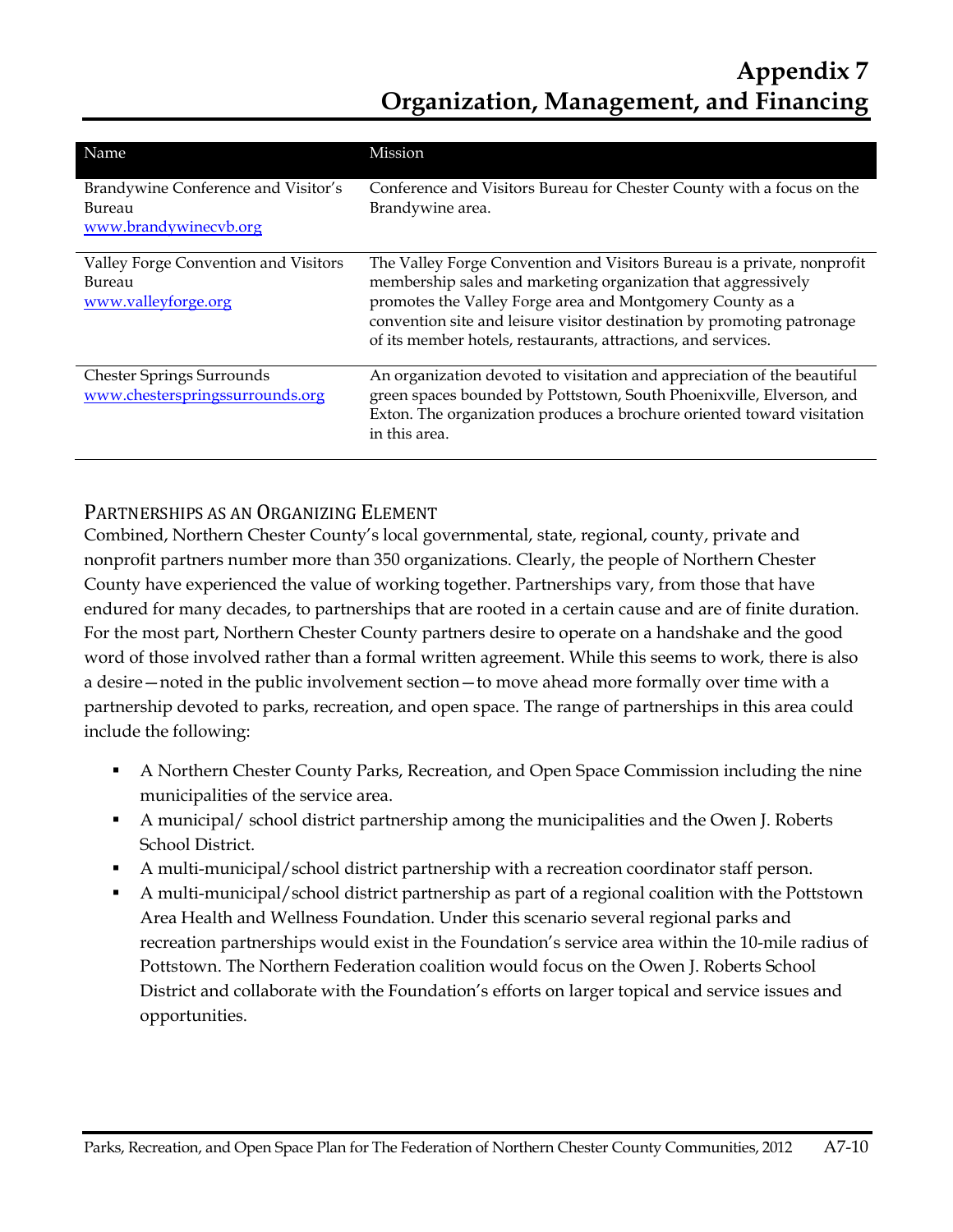## MANAGEMENT

In Northern Chester County, management of facilities is primarily the responsibility of the entity that owns the property. For example, the National Park Service manages Hopewell Furnace National Historic Site, the Bureau of State Parks operates French Creek State Park, and Chester County manages Warwick County Park. For the purposes of this plan, management will focus on the properties owned by the municipalities.

## POLICY MAKING AND IMPLEMENTATION

As Townships of the Second Class, the Boards of Supervisors are the chief elected officials for each municipality. They are responsible for setting policy and decision-making. Those responsible for the implementation of the Boards' policies are township managers, staff, and advisory boards and committees. Township-appointed boards and committees are advisory. It is their job to implement the policy directives of the elected officials and to provide the elected officials with solid information in a timely manner so that the elected body can make informed decisions for the overall good of the community. All of the townships have a manager except Warwick, which has an Administrator, and East Nantmeal, where the Supervisors serve in this capacity.

## PARKS AND RECREATION DEPARTMENTS

No municipality in Northern Chester County has a parks and recreation department. The functions normally provided by a parks and recreation department are handled by volunteer parks and recreation boards. Some, such as North Coventry Township, offer extensive recreation programs and thus employ part-time recreation staff. This is an expected finding as a municipality needs a population of at least 10,000–12,000 to warrant a parks and recreation operation. The Park and Recreation Boards in Northern Chester County provide recreation programs and activities for their communities with a focus on special events and community festivals.

## PARK MAINTENANCE

Park maintenance in Northern Chester County is a function of the Public Works or Roads Departments. This is expected to continue in the future even if the region forms a coalition for parks, recreation, and open space. The usual path to regional parks and recreation begins with a focus on programs and services with the responsibility of park maintenance continuing under the auspices of the public works or roads departments. The focus is typically on mowing, trimming, and trash removal. They also work on capital projects.

Because these are small rural communities and work on parks is done as part of overall public works, there is little if any tracking of workload and costs associated with park maintenance, or specific facilities such as ball fields, or tasks such as mowing. Tracking the cost of labor and expenses provides a base of information for use in decision-making such as setting fees and charges, staff hiring, contracting out tasks, and so on. As the saying goes, "You can't manage what you can't count." As the Northern Chester County parks and recreation system grows, it will be important to begin workload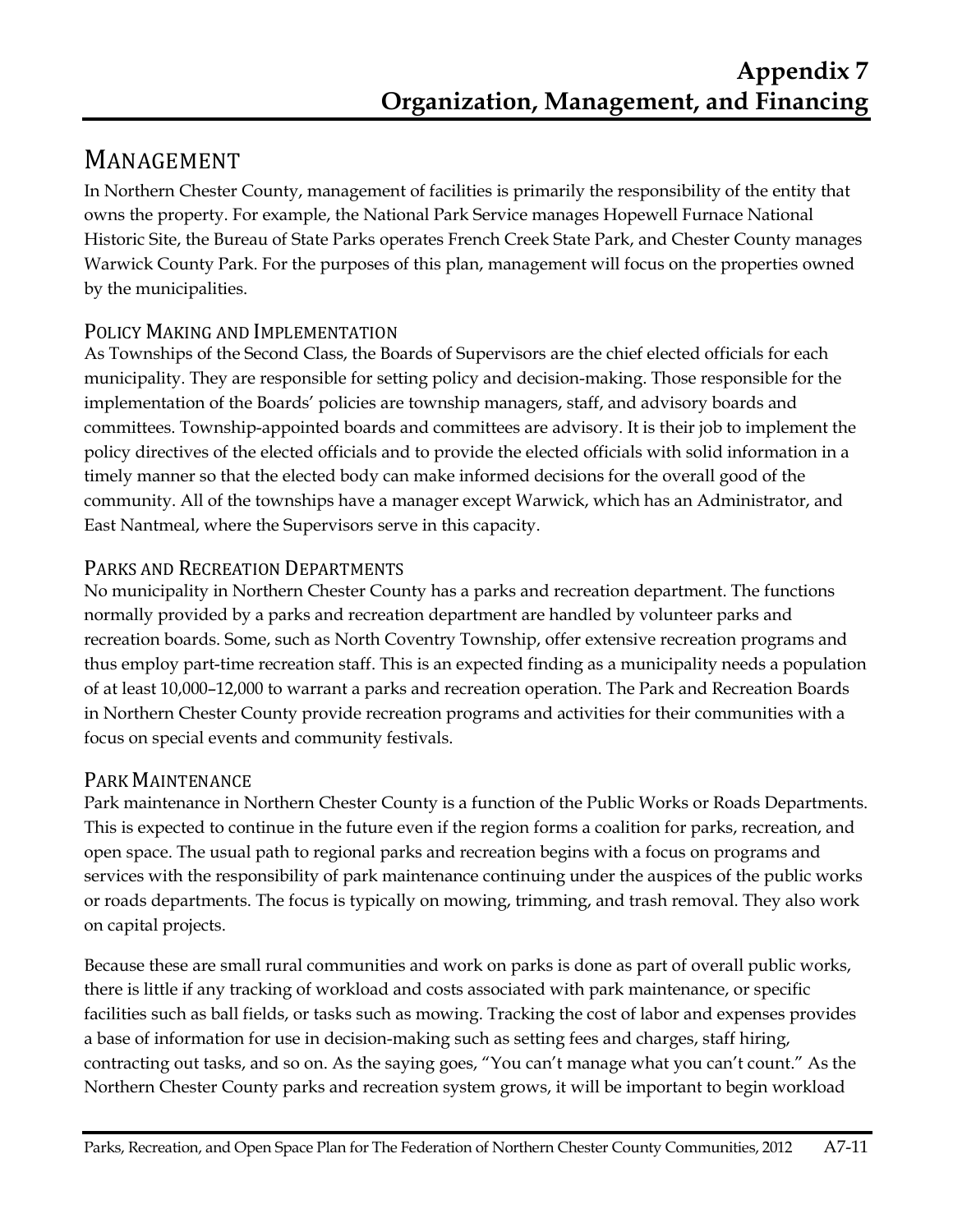cost tracking for park maintenance. The Owen J. Roberts campus maintenance management team may be able to provide expertise, advice, and modeling in this area.

### SPORTS FIELD MAINTENANCE

Sports organizations provide support for the maintenance of game fields in the form of volunteers and contracted maintenance. They spend hundreds of thousands of dollars on field maintenance and improvements.

### OWEN J. ROBERTS SCHOOL DISTRICT ADULT EVENING SCHOOL

The Owen J. Roberts School District contracts its Adult Evening School to Chester County Night School. The Adult Evening School is important to the residents of Northern Chester County. The survey for this plan found that one of every two survey respondents is interested in adult enrichment, lifelong learning, and skill development programs. This was a margin of nearly double that of other types of programs listed in the survey. There is also interest in programs centered on local history and culture. The Adult Evening School is an important source of recreation opportunities that satisfies an interest in this community. It demonstrates how contracting services is an effective management tool.

#### INFORMATION MANAGEMENT

One of the most important findings of the planning process was the consistent identification of the need for information about parks, trails, recreation facilities, programs, and services. One in two survey respondents identified the lack of information about recreation opportunities as their chief block to participation. This is an unusual finding as the chief block to participation in most communities is the lack of time/too busy to participate.

As shown in *Table A7.4*, the majority of the survey respondents indicated that they would like to know more about parks, trails, recreation facilities, programs, and services and where to get information about these topics. *Table A7.4*also shows that the highest level of awareness was about parks and the lowest was about programs. Those who wanted more information about trails outnumbered those who were fully informed about them by a margin of two to one. Fully one in four respondents was not aware of trails in the region.

|                                           | <b>Fully</b><br>Informed | <b>Would like to</b><br><b>Know More</b> | <b>Not</b><br>Aware |
|-------------------------------------------|--------------------------|------------------------------------------|---------------------|
| Parks in the area                         | 36%                      | 57%                                      | 6%                  |
| Trails for cycling                        | 24%                      | 50%                                      | 26%                 |
| Recreation facilities                     | $27\%$                   | 58%                                      | 15%                 |
| Recreation programs, events, and services | 19%                      | 63%                                      | 18%                 |
| Where to get information about parks and  | 20%                      | 63%                                      | 17%                 |
| recreation                                |                          |                                          |                     |

#### **Table A7.4: Survey Respondents' Awareness about Parks and Recreation Elements**

When asked about their preferred means of getting information, the Web sites and township newsletters were the most-preferred means. Overall, respondents most preferred accessing information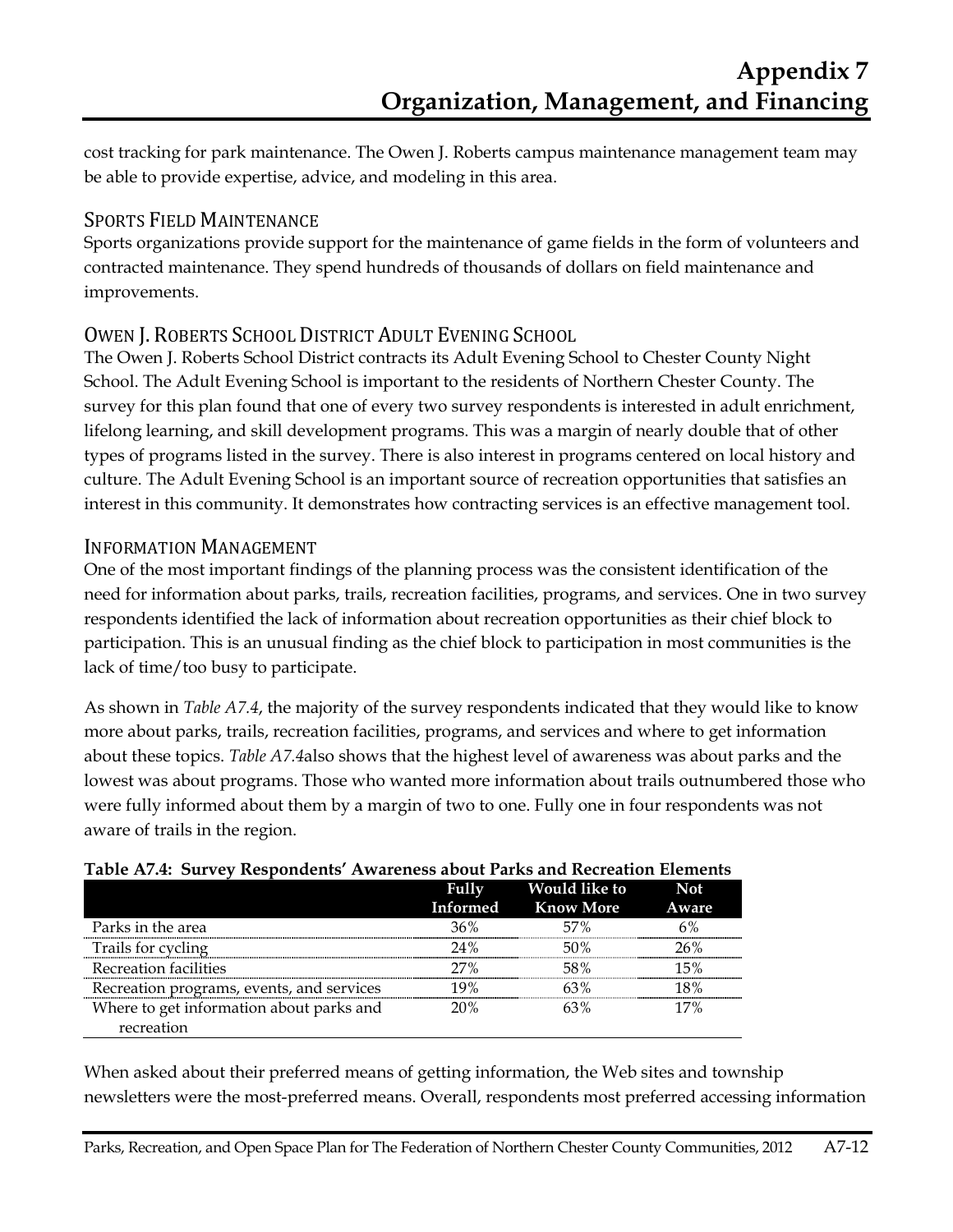via one Web site for Northern Chester County. This was closely followed by township Web sites. Least preferred was social media. However, it is important to note that the respondents to this survey were primarily over the age of 24. It is highly likely that generational differences are at play in this response. Social media are important for young residents.

Planning for the provision of information will be an evolutionary process with the first step being to establish one Web site as the "go to" place for all things parks and recreation in Northern Chester County, with links to township Web sites as well to other providers and partners. An existing Web site might be able to be tapped to become the "go to" Web site—Chester Springs Surrounds might be a partner in this initiative. The Northern Federation should strongly be considered as the home of the "go to" parks and recreation Web site given its name recognition, success, and long history here. The township newsletters should continue. The investigation about information on trails should consider long-term mobile applications, most likely in partnership with another organization such as the Schuylkill River Greenway Association or the Schuylkill Highlands. A Web site for the Owen J. Roberts School District as well as individual fliers and handouts were not preferred methods.

One of the most valuable things that the Northern Federation does is to bring the parks and recreation boards together for a semi-annual summit. During the summit the participants discuss important parks and recreation issues that they have in common. The merits of regular discussion about parks and recreation issues came to light during this planning process. Participants regularly shared information on topics of importance to them such as the Mandatory Dedication of Parkland. Without a regular forum, such discussion and information sharing do not occur.

#### OVERVIEW OF MANAGEMENT AND FUTURE DIRECTIONS

It is important to keep the context of Northern Chester County municipalities in mind in any discussion of management. These are small, rural communities with 2010 populations ranging from 1,803 in East Nantmeal to 7,866 in North Coventry, with an average of 4,879. Given the fact that seven of the nine municipalities and dozens of volunteers are providing recreation programs and activities, these efforts are dispersed, fragmented, and duplicative. About 80 percent of survey respondents reported not knowing where to go to get information (17 percent) or wanting more information (63 percent). Those municipalities and private providers involved with the planning process suggested that by working together, they may be able to schedule and coordinate activities and programs in such a way as to provide more numerous programs, of higher quality and more diversity, to maximize public involvement. The level of coordination could range from sharing information on event schedules to planning a year-round program. Areas that appear to be well-suited to multi-municipal partnerships include information sharing, event planning, program planning, advertising and promotion, recreation staff sharing, and trail planning. Areas that do not appear to be well-suited to multi-municipal sharing include park maintenance and park design. Park planning appears to be on the cusp of multi-municipal involvement especially in the area of ball fields and game courts. With organized sports expanding, and fields already being overused and insufficient in number, discussion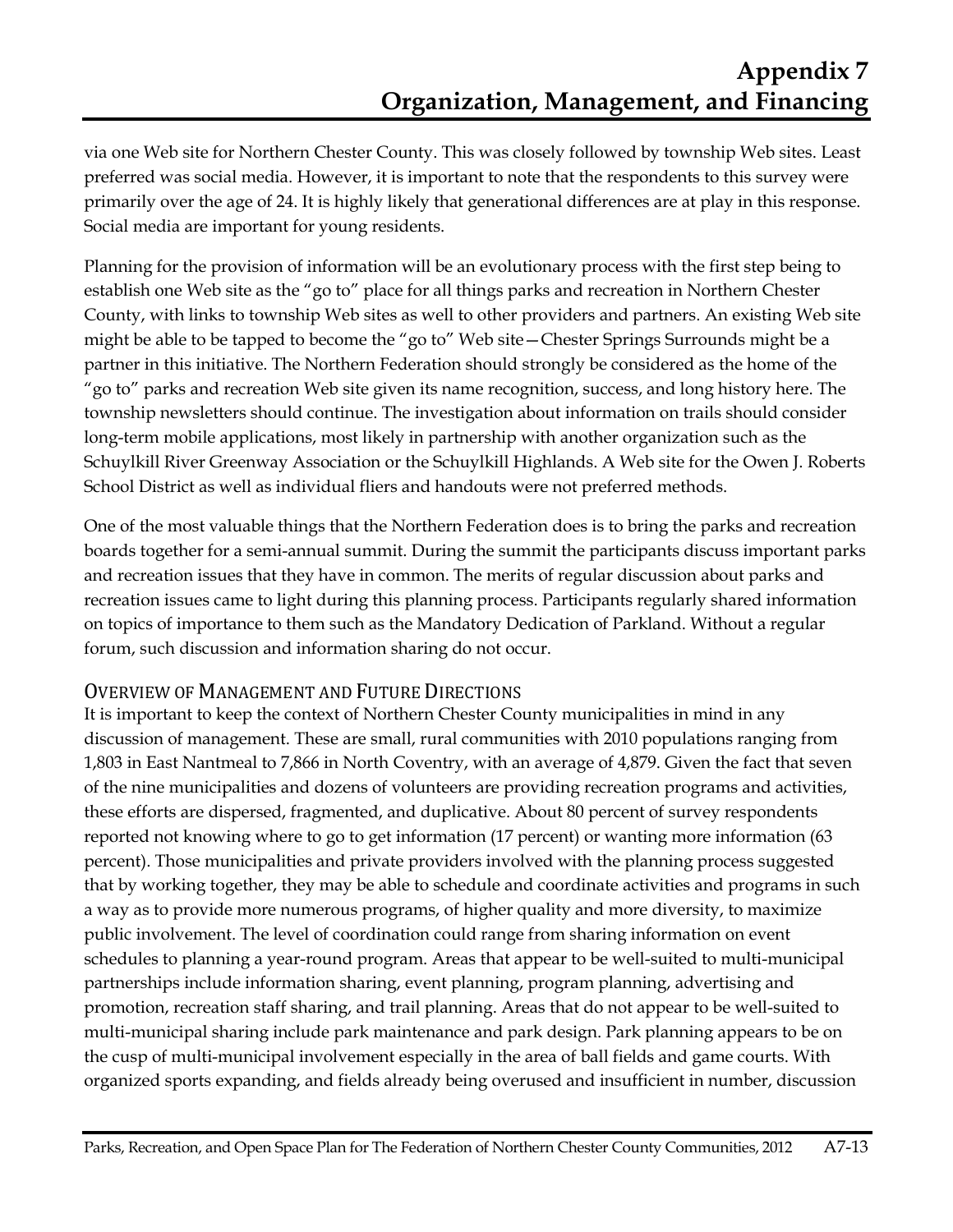during this planning process focused on multi-municipal and school district efforts regarding sharing the planning, development, and maintenance of athletic fields.

*Table A7.5* presents potential management options, ranging from retaining the current organizational structure by municipality with the Northern Federation facilitating collaborative projects, to establishing a regional parks and recreation organization. Not everything needs to happen at once. Organizational changes can be phased in as opportunities emerge and circumstances evolve. Not all nine municipalities need to step up together—the municipalities that want to join forces can, leaving the door open for others to join in at a later time. The benefits of collaboration include maximizing available resources through cost and labor sharing, providing more and better public services, and moving initiatives forward across municipal boundaries to establish more facilities and services for recreation than could be done by any one municipality alone.

## FINANCING

Parks and recreation support has departed from the traditional approach in which municipalities used local taxes to develop and operate parks and recreation. Today, parks and recreation is largely supported through a mix of public and private funding.

As small, rural communities, the municipalities of Northern Chester County experienced the traditional pattern of growth in parks and recreation—municipalities providing land and park development largely in response to pressing needs for sports facilities. Programs and services were rooted in volunteer organizations such as sports leagues as well as faith-based institutions. Public schools were hubs for community life, including recreation. Fire companies stepped up by offering land as the location for ball fields. Organizations did their own fundraising through concession stand sales, product sales, and events geared to raising money to support operations.

Today, many citizens view facilities on municipal and school district property as already being in place and available for public use in an unlimited fashion. While the municipalities and the Owen J. Roberts School District operate under the philosophy of maximum public use of facilities for education and recreation, their use requires operational support for labor, maintenance, cyclical repairs, security, utilities, materials, equipment, and supplies. Long-term, 75 percent of the lifetime cost of a facility is in maintenance. It is much easier to get capital funding than it is to get funding for operations and maintenance, especially in this era of concern about paying for salaries and benefits.

The following section provides information about financing parks and recreation in Northern Chester County.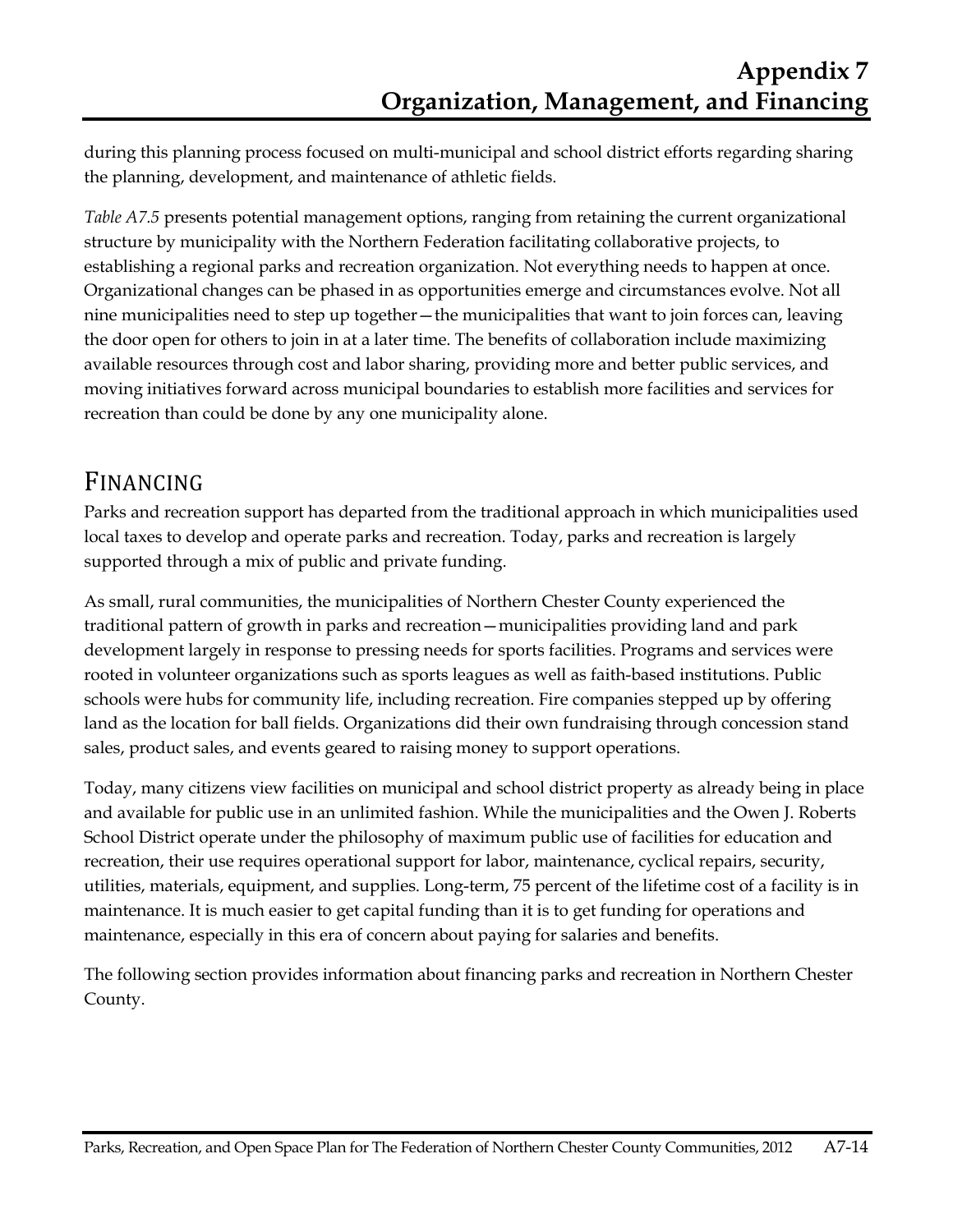**Table A7.5: Organizational Options for the Northern Chester County Parks, Recreation, Greenways, Trails, and Open Space System** 

| Options                                                                                                                                                                                                                                                                                                                                                        | Pros                                                                                                                                                                                                                                  | Cons                                                                                                                                                                                                                                                             | Comments                                                                                                                                                                       |
|----------------------------------------------------------------------------------------------------------------------------------------------------------------------------------------------------------------------------------------------------------------------------------------------------------------------------------------------------------------|---------------------------------------------------------------------------------------------------------------------------------------------------------------------------------------------------------------------------------------|------------------------------------------------------------------------------------------------------------------------------------------------------------------------------------------------------------------------------------------------------------------|--------------------------------------------------------------------------------------------------------------------------------------------------------------------------------|
| <b>Current Scenario</b><br>Federation exploring and facilitating<br>regional collaboration. Each municipality<br>operating parks and recreation<br>opportunities on its own through its<br>parks and recreation board. Trails<br>advanced by individual stakeholder<br>groups. School districts operate<br>independently on recreation-related<br>initiatives. | • Federation fosters<br>collaboration.<br>Municipalities are working<br>$\bullet$<br>together and contributing joint<br>funding for this plan.<br>Each municipality has the<br>opportunity to chart its own<br>course.                | • Efforts are fragmented.<br>• Potential for more duplication<br>of facilities and services as<br>municipalities develop<br>independently.<br>• Higher costs.<br>Less efficiency.<br>$\bullet$<br>Harder to get grants as single<br>municipalities.              | • The "easiest" thing to<br>do is keep the status<br>quo. Change is a<br>challenge. However,<br>the right thing to do<br>and the hard thing to<br>do may be the same<br>thing. |
| <b>Northern Chester County Committee</b><br>Scenario<br>Current Scenario + Northern Chester<br>County Parks and Recreation Committee                                                                                                                                                                                                                           | Offers formal mechanism for<br>$\bullet$<br>communication and<br>collaboration.<br>Potentially better use of<br>$\bullet$<br>limited resources.<br>Flexibility on when and what<br>$\bullet$<br>to collaborate on.                    | Same as above to a lesser<br>$\bullet$<br>degree.                                                                                                                                                                                                                | • This could be a first<br>step that would help<br>parks, recreation, and<br>open space advance.<br>The Committee could<br>help advance<br>communication and<br>build trust.   |
| <b>Expanded Municipal Scenario</b><br>Current Scenario + Northern Chester<br>County Parks and Recreation Committee.<br>Each municipality grows its system<br>independently with parks and recreation<br>staff (part-time or full time).                                                                                                                        | Would help to implement the<br>$\bullet$<br>plan on a municipal basis with<br>a mechanism for<br>communication and<br>cooperation in place via the<br>Committee.<br>More could be accomplished<br>$\bullet$<br>with additional staff. | • Municipal reluctance about<br>adding staff due to wages and<br>benefits.<br>• Additional staff over nine<br>municipalities is likely to be<br>duplicative and expensive.<br>May not attract quality staff<br>$\bullet$<br>due to constraints on wage<br>level. | If the municipalities<br>$\bullet$<br>start hiring parks and<br>recreation staff, it will<br>be more difficult to<br>regionalize in the<br>future.                             |
| Municipal Partnership Scenario<br>Northern Chester County Parks and<br>Recreation Committee in place with                                                                                                                                                                                                                                                      | A more formalized way of<br>$\bullet$<br>coordinating programs and<br>facilities among municipalities                                                                                                                                 | • The scale of accomplishments<br>is likely to be limited without<br>people in place charged with                                                                                                                                                                |                                                                                                                                                                                |

Parks, Recreation, and Open Space Plan for The Federation of Northern Chester County Communities, 2012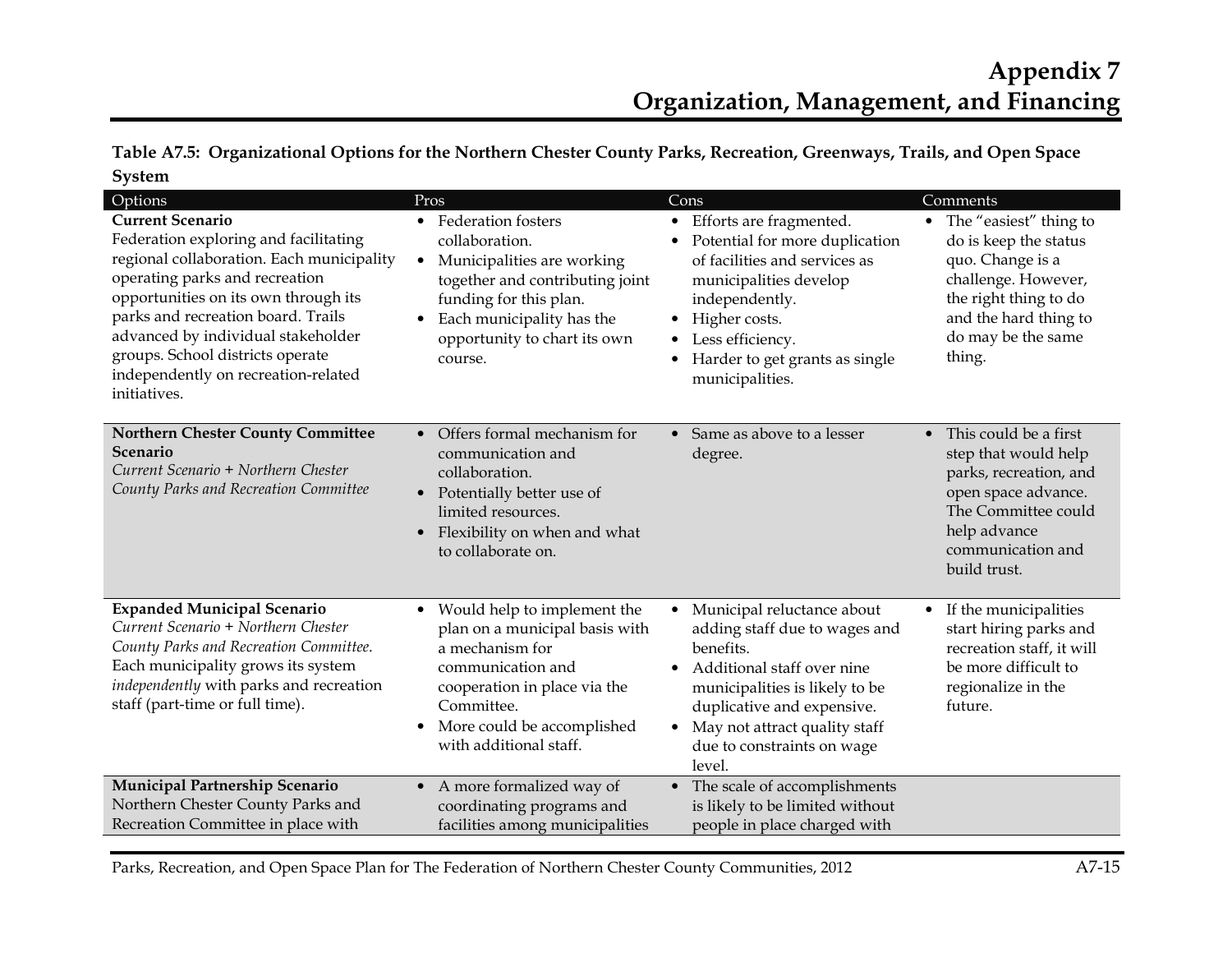| Options                                                                                                                                                                                                                                                                                                                                                                                                                                                                                                                                                                                                                                                                                                                                                                                       | Pros                                                                                                                                                                                                                                                                                                                                                                                                                                                                                                                                                                     | Cons                                                                                                                                                                                                                                                                                                                                                                                                                                                                                                                                                                                      | Comments                                                                                                                                                                                                                                                                                                                                                                                                                                                                    |
|-----------------------------------------------------------------------------------------------------------------------------------------------------------------------------------------------------------------------------------------------------------------------------------------------------------------------------------------------------------------------------------------------------------------------------------------------------------------------------------------------------------------------------------------------------------------------------------------------------------------------------------------------------------------------------------------------------------------------------------------------------------------------------------------------|--------------------------------------------------------------------------------------------------------------------------------------------------------------------------------------------------------------------------------------------------------------------------------------------------------------------------------------------------------------------------------------------------------------------------------------------------------------------------------------------------------------------------------------------------------------------------|-------------------------------------------------------------------------------------------------------------------------------------------------------------------------------------------------------------------------------------------------------------------------------------------------------------------------------------------------------------------------------------------------------------------------------------------------------------------------------------------------------------------------------------------------------------------------------------------|-----------------------------------------------------------------------------------------------------------------------------------------------------------------------------------------------------------------------------------------------------------------------------------------------------------------------------------------------------------------------------------------------------------------------------------------------------------------------------|
| municipalities working together on<br>identified initiatives using existing<br>municipal staff and/or volunteers to<br>accomplish projects and programs.                                                                                                                                                                                                                                                                                                                                                                                                                                                                                                                                                                                                                                      | than presently followed.<br>Identifies an annual work<br>program with roles,<br>responsibilities, timelines, and<br>resources.<br>Uses existing staff or<br>$\bullet$<br>additional staff at municipal<br>level.                                                                                                                                                                                                                                                                                                                                                         | planning, directing, and<br>managing efforts on a day-to-<br>day basis.                                                                                                                                                                                                                                                                                                                                                                                                                                                                                                                   |                                                                                                                                                                                                                                                                                                                                                                                                                                                                             |
| Tri-School District Scenario<br>Municipalities organize by school<br>district. Regional partnership by school<br>district. Three partnerships organized by<br>OJR, Phoenixville, and Downingtown<br>school districts with their associated<br>municipalities.                                                                                                                                                                                                                                                                                                                                                                                                                                                                                                                                 | Provides three parks and<br>$\bullet$<br>recreation systems organized<br>around the current orientation<br>of participants toward their<br>own school district.<br>West Pikeland already<br>$\bullet$<br>participates in DARC.                                                                                                                                                                                                                                                                                                                                           | Separates the Northern<br>$\bullet$<br><b>Chester County communities</b><br>by school district: the<br>municipalities of the OJR SD,<br>with East Pikeland in<br>Phoenixville, and West<br>Pikeland in Downingtown.                                                                                                                                                                                                                                                                                                                                                                       | Parks and recreation<br>$\bullet$<br>management through<br>DARC and<br>Phoenixville appears to<br>work well in organized,<br>scheduled recreation<br>opportunities.                                                                                                                                                                                                                                                                                                         |
| <b>Northern Chester County Regional</b><br>Parks, Recreation, and Open Space<br>Commission. True regional partnership<br>with an intergovernmental agreement<br>including municipalities and the OJR<br>School District for roles, responsibilities,<br>contributions, planning, and staffing.<br>Under this scenario, a Parks and<br>Recreation Coordinator would serve the<br>Northern Chester County regional parks<br>and recreation partnership by<br>coordinating efforts to develop programs<br>for active healthy living; helping to guide<br>the planning, development, and<br>operation of parks and recreation<br>facilities among the various partners; and<br>providing technical assistance and<br>support to advance partnerships and a<br>broad means of supporting parks and | The Federation is very well<br>$\bullet$<br>respected and has<br>demonstrated staying power<br>over decades.<br>• Citizens already relate to the<br>Federation.<br>Cost savings.<br>Higher level of public service,<br>enhanced conservation of<br>resources, less cost than<br>operating separately.<br>Capacity to get things done<br>$\bullet$<br>that cannot be accomplished<br>through volunteers alone.<br>Capacity to put actions into<br>$\bullet$<br>place in response to public<br>preferences such as providing<br>information about parks and<br>recreation. | • There is a lot to work out.<br>Details are complex but<br>achievable.<br>• With OJR being the principal<br>school district, how can we<br>carve out a role with<br>Phoenixville?<br>West Pikeland is already in<br>DARC and may not want to be<br>in a Northern Chester regional<br>parks and recreation<br>commission.<br>• We need to work out putting in<br>fair and equitable shares by<br>each municipality and the<br>school district. Need to figure<br>in the fairness related to<br>municipalities providing the<br>land and facilities for<br>recreation versus those that do | • All of the right people<br>and conditions are in<br>place to foster success.<br>It is hard to imagine a<br>better set of<br>circumstances to launch<br>a regional system.<br>The focus of the<br>commission can be<br>determined: parks,<br>recreation, open space,<br>greenways, trails-any<br>or all of these.<br>Can determine how<br>parks and recreation<br>facilities are planned,<br>acquired, developed,<br>and maintained.<br>Assumes each<br>municipality would |

Parks, Recreation, and Open Space Plan for The Federation of Northern Chester County Communities, 2012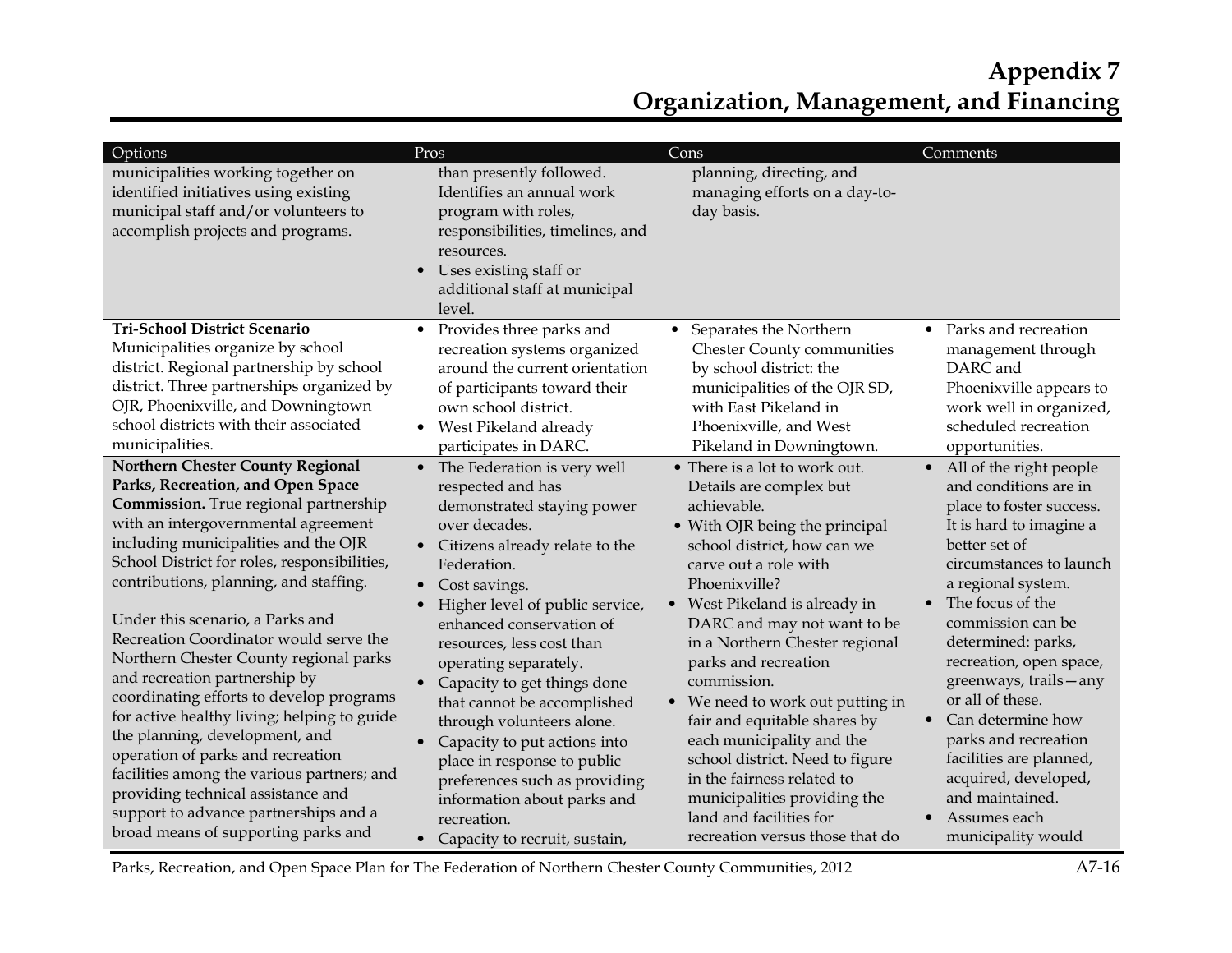| Options<br>recreation. "Parks and Recreation"<br>encompasses the region's broad interests<br>of conservation, recreation, trails, history,<br>culture, the arts, and partnerships.<br>$\bullet$ | Pros<br>enhance, coordinate, and<br>recognize partnerships,<br>sponsorships, and volunteers.<br>Opportunity to get staffing<br>that may not be affordable by<br>any one municipality.<br>Ability to attract higher-<br>$\bullet$<br>quality staff.<br>Smaller investment required<br>$\bullet$<br>by each municipality to yield<br>greater results.<br>Ability to address regional<br>issues, e.g., trails, facilities,<br>services.<br>More competitive for grants.<br>Potential to be a<br>$\bullet$<br>demonstration area with the<br>school park idea that could<br>attract funding.<br>State funding available for<br>$\bullet$<br>four years for circuit rider,<br>allowing time to establish and<br>stabilize the system.<br>Pottstown Health & Wellness<br>Foundation could be a key<br>player. | Cons<br>not. | Comments<br>continue to own its<br>own land.<br>Decisions could be<br>$\bullet$<br>made about regional<br>parks and potential<br>school parks.<br>Decisions could be<br>$\bullet$<br>made about the level of<br>regional cooperation<br>regarding facility<br>development and<br>operation, including<br>decision-making.<br>DARC is a good local<br>$\bullet$<br>model of successful<br>formal regional<br>recreation partnership.<br>Funding for this<br>$\bullet$<br>position may be<br>available under<br>Pennsylvania's Circuit<br>Rider program. The<br>program offers funding<br>over a four-year period<br>to support the Circuit<br>Rider in 100%, 75%,<br>50%, and 25% grants, to<br>be matched by the<br>regional partners with<br>no match the first year<br>increasing to 25%, 50%,<br>and 75% over the next<br>three years. |
|-------------------------------------------------------------------------------------------------------------------------------------------------------------------------------------------------|---------------------------------------------------------------------------------------------------------------------------------------------------------------------------------------------------------------------------------------------------------------------------------------------------------------------------------------------------------------------------------------------------------------------------------------------------------------------------------------------------------------------------------------------------------------------------------------------------------------------------------------------------------------------------------------------------------------------------------------------------------------------------------------------------------|--------------|-------------------------------------------------------------------------------------------------------------------------------------------------------------------------------------------------------------------------------------------------------------------------------------------------------------------------------------------------------------------------------------------------------------------------------------------------------------------------------------------------------------------------------------------------------------------------------------------------------------------------------------------------------------------------------------------------------------------------------------------------------------------------------------------------------------------------------------------|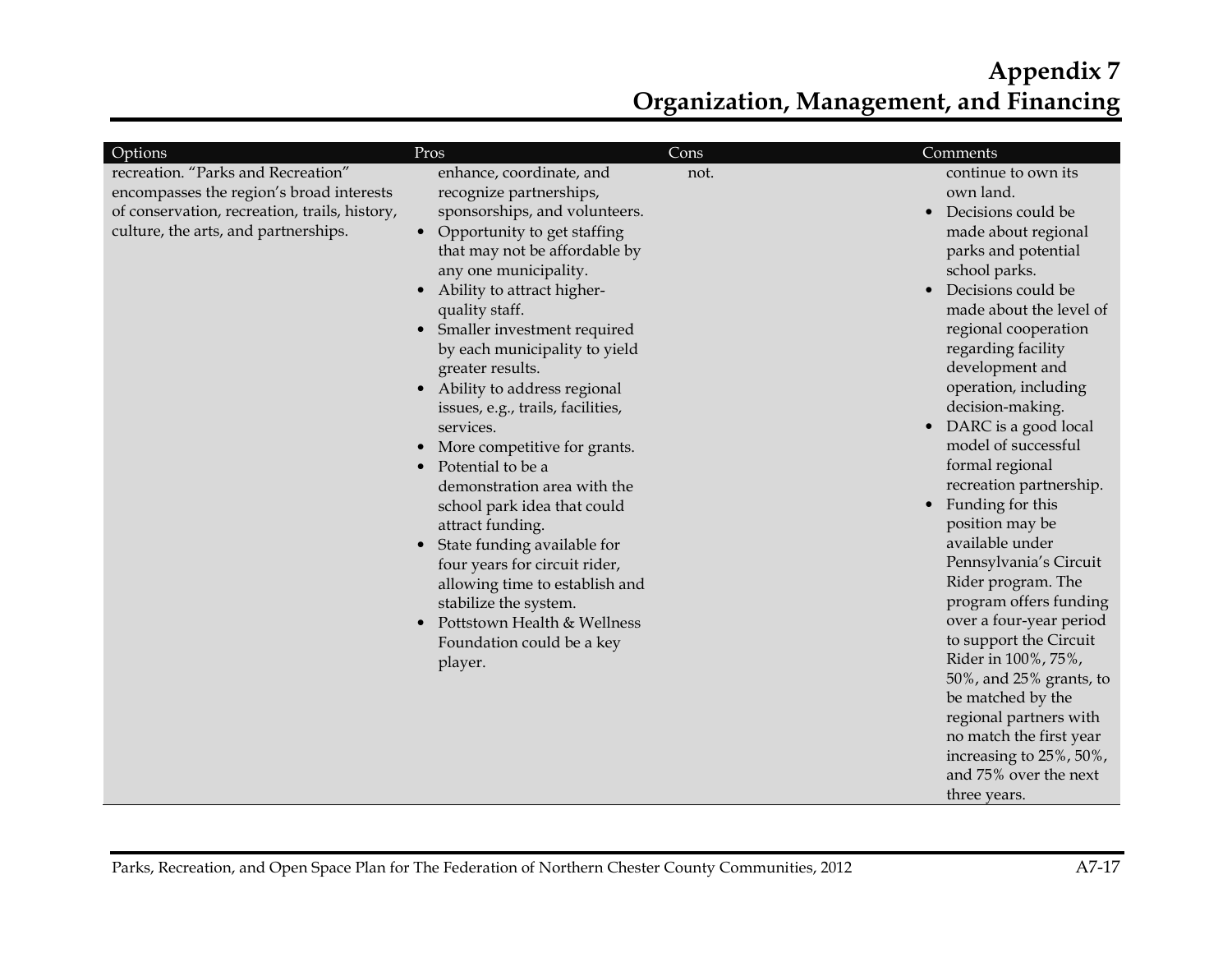## OPERATING BUDGETS

*Table A7.6* presents the 2010 municipal and parks and recreation budgets in Northern Chester County. The financial resources available in each community vary widely. It should be noted that the municipal investments in parks and recreation may be higher than reported due to labor, equipment, and materials provided for township parks by the municipal Public Works Departments, for which park expenditures are not tracked.

| Municipality             | Population<br>2010 | Municipal<br>Operating<br><b>Budget</b> | Per Capita<br>Operating<br><b>Budget</b> | Parks &<br>Recreation<br><b>Budget</b> | Per Capita<br>Parks &<br>Recreation<br>Expenditure | <b>Ratio of</b><br>Parks &<br>Recreation<br>to Operating<br><b>Budget</b> |
|--------------------------|--------------------|-----------------------------------------|------------------------------------------|----------------------------------------|----------------------------------------------------|---------------------------------------------------------------------------|
| East Coventry            | 6,636              | \$3,028,581                             | \$456                                    | \$50,419                               | \$7.60                                             | $1.6\%$                                                                   |
| East Nantmeal            | 1,803              | \$607,217                               | \$337                                    |                                        |                                                    |                                                                           |
| East Pikeland            | 7,079              | \$2,286,000                             | \$323                                    | \$9,500                                | \$1.34                                             | 0.4%                                                                      |
| <b>East Vincent</b>      | 6,821              | \$2,309,925                             | \$339                                    | \$68,550                               | \$10.05                                            | 2.9%                                                                      |
| North Coventry           | 7,866              | \$3,812,240                             | \$485                                    | \$54,676                               | \$6.95                                             | 1.4%                                                                      |
| South Coventry           | 2,604              | \$781,478                               | \$300                                    | \$24,250                               | \$9.31                                             | 3.1%                                                                      |
| Warwick*                 | 2,507              | \$1,955,000                             | \$780                                    | \$55,000                               | \$21.94                                            | 2.8%                                                                      |
| West Pikeland            | 4,024              | \$2,130,459                             | \$529                                    | \$97,195                               | \$24.15                                            | 4.5%                                                                      |
| <b>West Vincent</b>      | 4,567              | \$5,601,575                             | \$1,227                                  | \$48,700                               | \$10.66                                            | 0.9%                                                                      |
| Total                    | 43,907             | \$22,512,475                            |                                          | \$408,290                              |                                                    |                                                                           |
| <b>Municipal Average</b> |                    | \$512                                   |                                          | \$45,366                               | \$9.30                                             | $1.8\%$                                                                   |

|                                             | Table A7.6: Municipal Operating Budgets, Per Capita Investment, and Ratio of Parks and |
|---------------------------------------------|----------------------------------------------------------------------------------------|
| <b>Recreation to Operating Budget, 2010</b> |                                                                                        |

Source: Municipalities; Toole Recreation Planning

\*Warwick Township Parks and Recreation Budget includes \$40,000 is in annual reserve for potential recreation needs and \$15,000 is for annual planning.

#### BENCHMARK COMPARISONS

While each municipality is unique and Northern Chester County has higher socioeconomic characteristics than Pennsylvania and the USA, benchmark comparisons serve to provide a measure for gauging parks and recreation investment with other communities. While there is no right or wrong answer, the statistics represent broad "yardsticks" against which a municipality's operations can be measured. A deviation among those reporting figures is not necessarily good or bad. The information should be used as a tool for informed decision-making rather than absolute standards. Since municipalities differ as to their location, size, and other factors, any two can be successful yet have very different experiences with regard to certain measures. The better the information we have, the more informed we are in making decisions.

 According to the Trust for Public Land, the national average annual per capita investment in parks and recreation is \$67.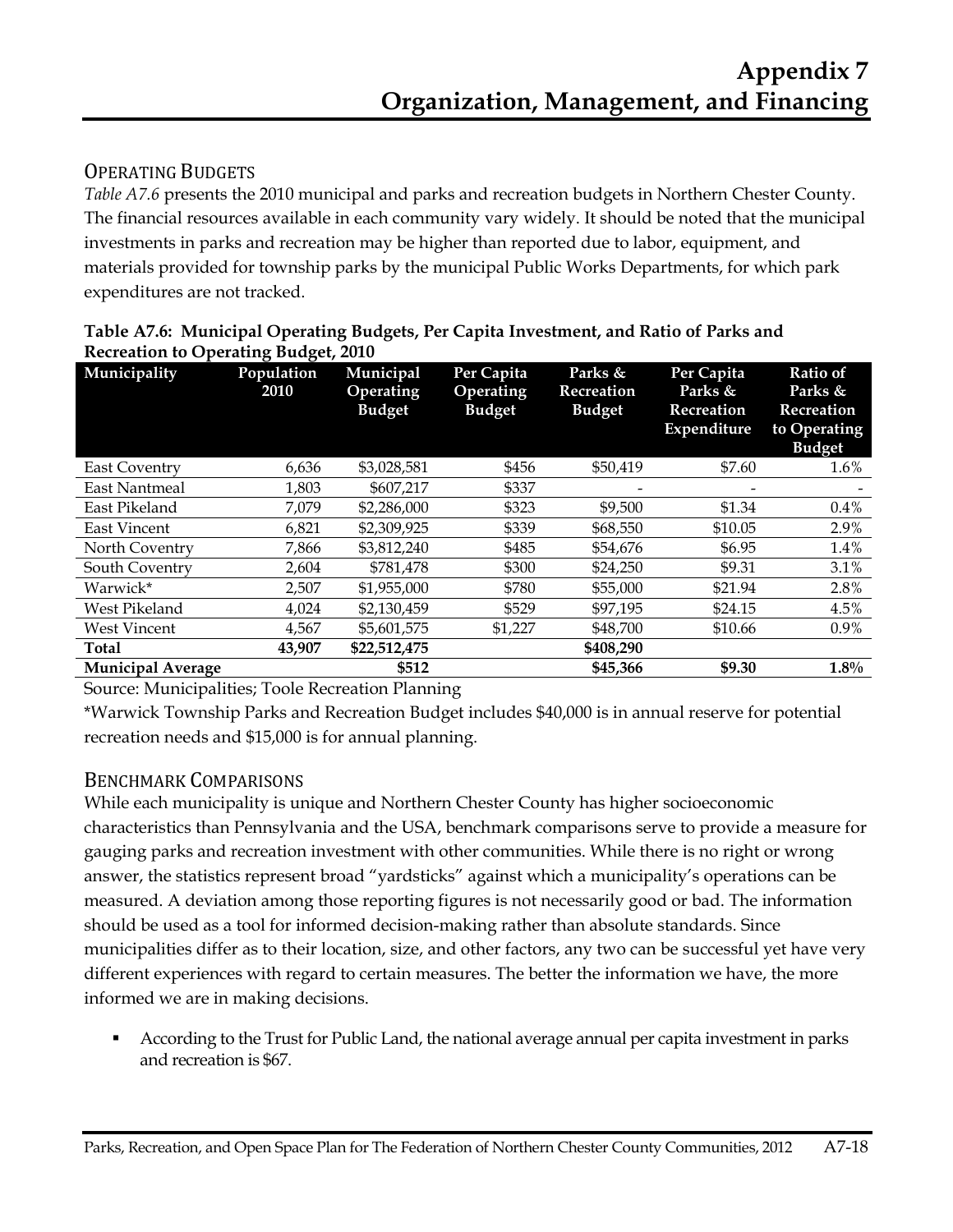- According to Dr. John Crompton, leading national parks and recreation researcher, the national average ratio of a parks and recreation budget to a municipal operating budget is 2 percent. In Northern Chester County, the average is 1.95 percent, with a range 0.4 percent to 4.5 percent among the nine municipalities with parks and recreation operating budgets, and zero in place in East Nantmeal and Warwick's recreation budget for projects that arise.
- According to the Pennsylvania Department of Conservation and Natural Resources the average annual municipal investment in parks and recreation is \$28.78 as adjusted for inflation.1 In Northern Chester County, the average of township per capita spending on parks and recreation is \$9.83 and \$9.21 for the region as a whole with a range of \$1.29 to \$21.59.
- According to the Center for Rural Pennsylvania, the average annual per capita investment in parks and recreation for rural communities of all populations is \$8.13 with a range of \$6.22 to \$11.23, based on population size. *Table A7.7* presents the figures on per capita investment in parks and recreation in rural communities according to population size in Pennsylvania.

|                                                | Average     | Average     | Municipal   | Parks & Rec |
|------------------------------------------------|-------------|-------------|-------------|-------------|
| <b>Rural Municipalities</b>                    | Municipal   | Parks & Rec | Expenditure | Expenditure |
|                                                | Expenditure | Expenditure | per Capita  | Per Capita  |
| Municipalities with fewer than 2,500 residents | \$427,834   | \$6,547     | \$407       | \$6.22      |
| Municipalities with 2,500 to 4,999 residents   | \$1,113,392 | \$26,187    | \$320       | \$7.50      |
| Municipalities with 5,000 to 9,999 residents   | \$2,115,640 | \$71,929    | \$330       | \$11.23     |
| <b>Average for All Rural Municipalities</b>    | \$653,828   | \$14,630    | \$363       | \$8.13      |

#### **Table A7.7: Average Rural Municipal Expenditures in Statewide Study Center for Rural Pennsylvania (2004 dollar value adjusted for inflation in 2011)**

## REVENUE SOURCES

Other than municipal taxes, municipalities generate revenues for parks and recreation from fees, charges, and facility rentals. For Northern Chester County as a whole, about 29 percent of the recreation budget is generated from non-tax sources. Typically about 35 percent is viewed as the bottom range of non-tax support, with 50 percent being a target and 85 percent possible by parks and recreation agencies with solid management and a wide range of programs and facilities that can generate rental income and user fees. *Table A7.8* presents Northern Chester County's parks and recreation non-tax revenues by municipality.

## ROLE OF VOLUNTEERISM

.<br>-

Volunteers in recreation in these communities are invaluable. Volunteers provide planning, programs, events, fundraising, sports leagues, and advocacy which have a significant value without having an exact price. As the management section described, over 350 different boards, committees, and

<sup>1</sup> Pennsylvania Department of Conservation & Natural Resources and Pennsylvania Recreation & Park Society. 2002. **Pennsylvania Parks & Recreation Budget and Salary Survey**: Harrisburg, PA.